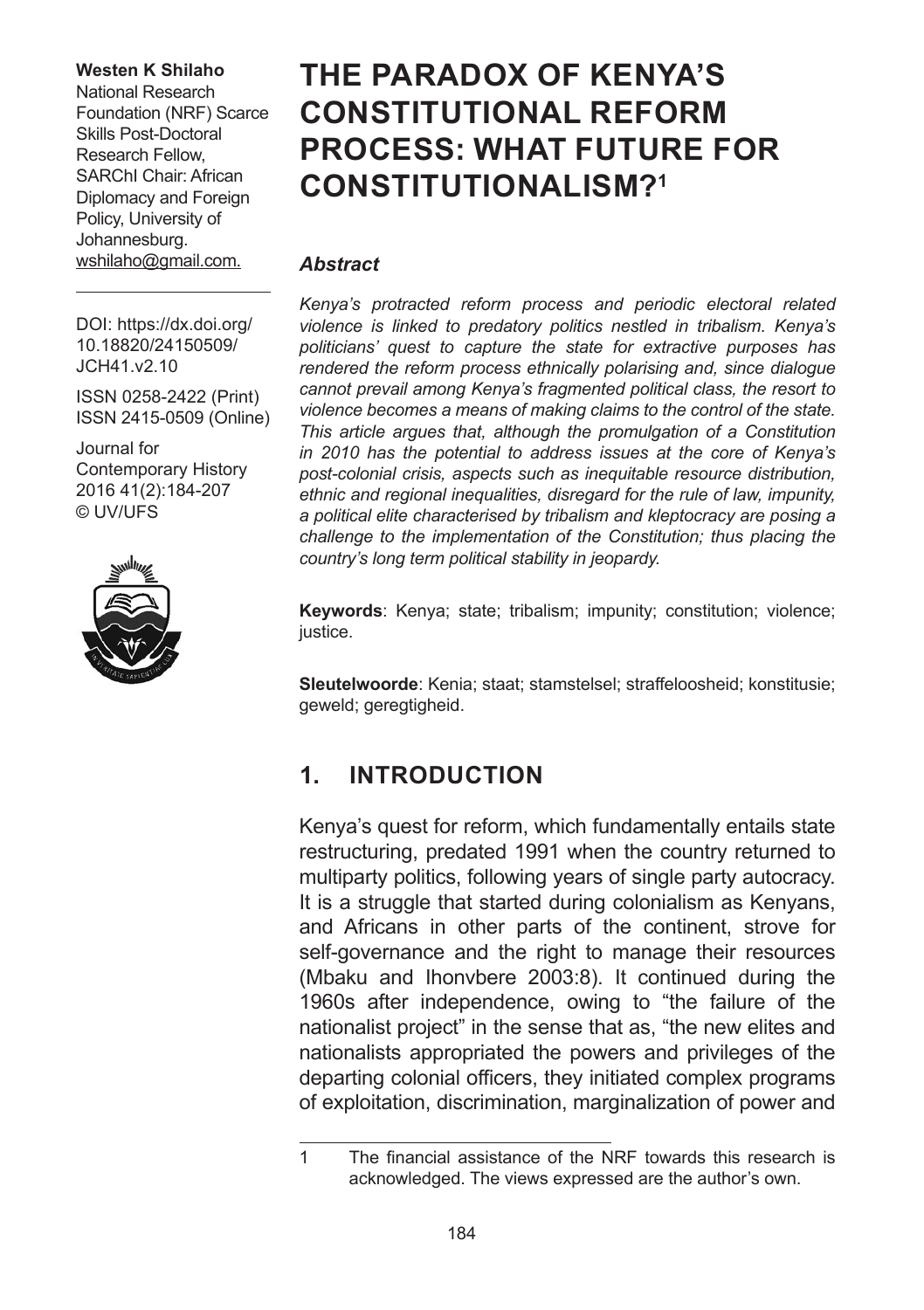resources in urban areas, and intolerance" (Ihonvbere 2003a:40). This behaviour triggered a struggle by some among the ruling elite and those excluded from power for reform and state restructuring.

This article highlights the paradox that Kenya's kleptocratic ruling elite is expected to spearhead the reform process. Hence, the reform measures that were introduced following the 2007 post-election violence are more process oriented, than substantive. Kenya's reform struggle has been characterised by opportunism, and for this reason the concept of reform is invoked as a Trojan horse; a ruse to attain power and its attendant trappings. Once the objective is achieved, resistance against reform sets in; a move inspired by a sense of selfpreservation, entrenched neo-patrimonial politics and the overarching influence of tribalism in the country's political matrix. In 2002, a broad ethnic political grouping catapulted Mwai Kibaki to power, but in connivance with politicians mostly drawn from the Kikuyu tribe and the larger Mount Kenya region to which he belongs, he blocked reform in much the same way his predecessors, Jomo Kenyatta and Daniel Arap Moi, did throughout the one party era (Baregu 2010:33; Shilaho 2014:49). A single party mindset, manifested through exclusive politics, exploitation of the state for economic gain, impunity, systemic corruption and patronage, has torpedoed Kenya's attempts at transition to democracy (Ajulu 2008). Mbaku and Ihonvbere (2003:10) attribute this situation to the retention of the oppressive and exclusionary colonial state, where, "the new democrats have tried to use the same undemocratic exploitative, violent, corrupt, and exploitative political structures and methods of the past to govern in the new dispensation. The result has been an inability to truly democratize and build new foundations for inclusive and democratic polities."

This unreformed state works in the interest of the ruling elite and their cronies in a clientelist network that accrues financial and other material benefits to those in charge of the levers of power, or connected to them. In Kenya's case, this resulted in elite fragmentation and a heightened sense of ethnic consciousness that has polarised the country along ethnic lines. The consequences of this "no-holds-barred" political competition, often taking place in a polity devoid of agreeable rules of the game, were manifested in the ethnically divisive multiparty elections of 1992 and 1997, the 2005 constitutional referendum and the violently disputed 2007 presidential elections (Branch and Cheeseman 2009; Cheeseman 2008; Khadiagala 2008). More than any other event, the 2007 postelection violence unprecedentedly brought the idiom of reform to the centre of the country's political discourse. For the first time in the country's independence history, the link between predatory and corruption riddled politics, an unreformed state and impunity on the one hand, and politicised ethnicity as an overarching variable in contestation for power on the other, was stark (Mueller 2008). The far-reaching consequence of this cynical politics on Kenya's political stability is not in dispute. Big Man politics, the staple of the country's post colonial politics,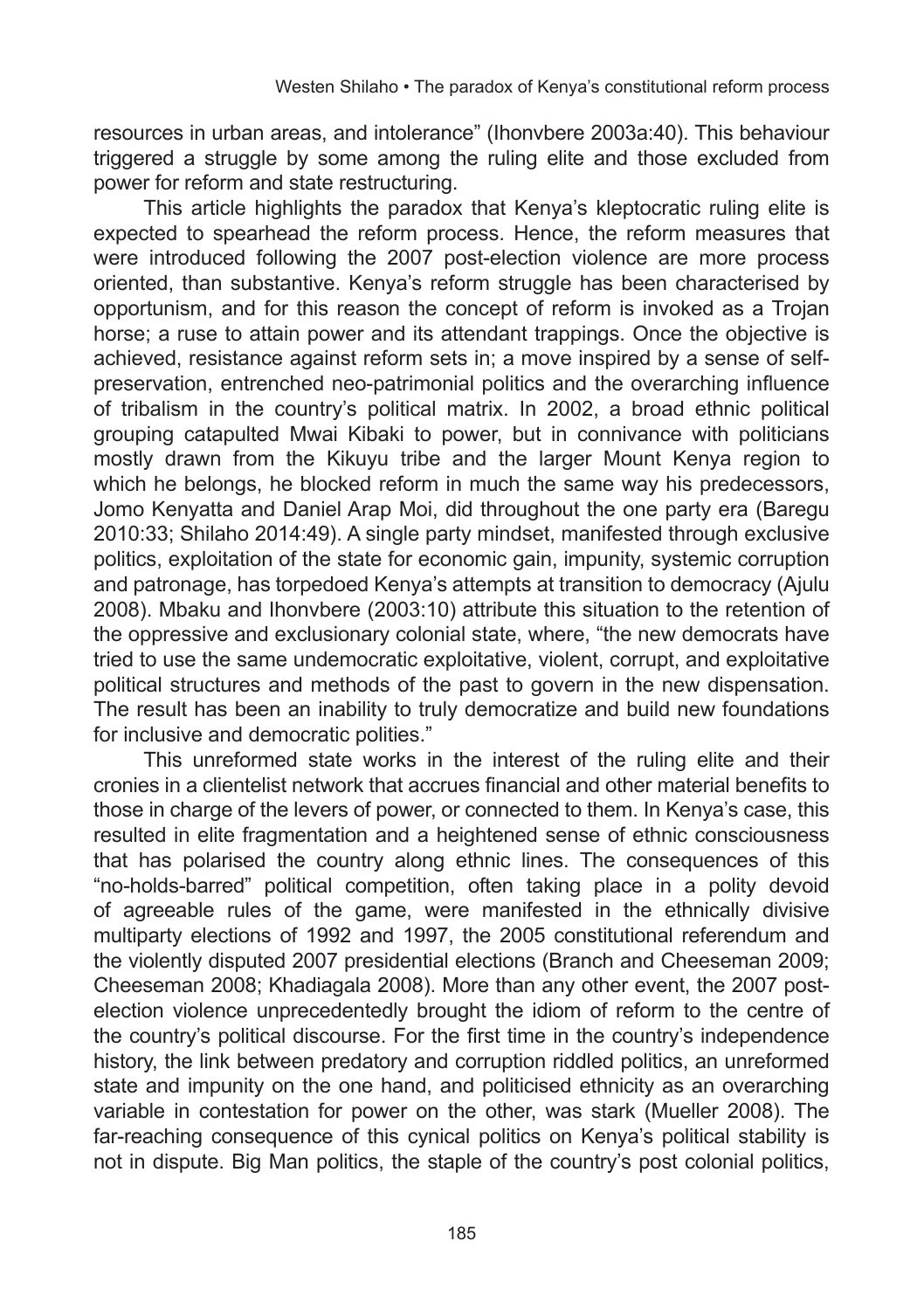compromised the principle of separation of powers and oversight institutions and made it impossible for the 2007 post-election disputes to be amicably and dispassionately resolved, leading to ethnic violence. Compounding the situation was the fact that the judiciary and the electoral body were devoid of integrity to command the respect and confidence of the opposition, which perceived these institutions as biased towards the incumbent (Baregu 2010:34-35; Shilaho 2013:94). The violence that ensued in the wake of the 2007 presidential elections was halted by the intervention of the international community through the African Union's Panel of Eminent African Personalities, whose mediation resulted in the cessation of the conflict, following a power sharing pact between Mwai Kibaki and Raila Odinga, as President and Prime Minister respectively (Khadiagala 2008). The power-sharing pact was also seen as a predatory "loot-sharing" conspiracy among political elite intent to share the spoils of power (Baregu 2010:33-34). Of significance is that the mediators drew up a road map for state restructuring, encompassing legal, institutional and constitutional reforms and reconciliation and healing which were identified as being at the core of Kenya's troubled postcolonial period, heightened under multiparty politics. The logic was that addressing these issues was a prerequisite to forestall further violence, especially during subsequent elections (Baregu 2010:33). However, the absence of political will has impeded enactment of the requisite reform and where it has been present, the government has hampered implementation.

The 2013 elections were held under the 2010 constitution but, like previous elections since the founding multiparty elections in 1992, were held in a climate of violence and lawlessness across the country (Human Rights Watch 2013). The performance of the electoral body during the elections left a lot to be desired, and would have plunged the country into violence had the opposition not petitioned the presidential results in court. There were multiple voter registers, malfunctioning of the electronic voter identification system (EVIDs) and of the results transmission system (RTS) (Shilaho 2013:58-59). In the wake of the elections, allegations of corruption, that implicated even the chairperson of the electoral body, emerged (*Standard Digital* 2014c; *Business Daily* 2014a; *Business Daily* 2014b). Thus Kenya's reform process has to contend with ethnic polarisation, disregard for the rule of law, cynicism among the political elite and, more insidiously, an old order mentality within the ruling kleptocracy. Competitive plural multiparty politics is yet to find traction, owing to a self-reproducing plutocracy anxious about a possible threat posed by a reformed state to entrenched economic and political interests.

The article begins with a focus on the history of the struggle for reform in Kenya, in an attempt to illuminate the protracted multiparty reform process, its twist and turns, and why the process has proved daunting and violence prone, resulting in damage to property, displacement, injury and deaths. It links blocked reform to the 2005 polarising referendum campaigns on a draft constitution and Kenya's near descent into civil war in 2007-2008, following violently disputed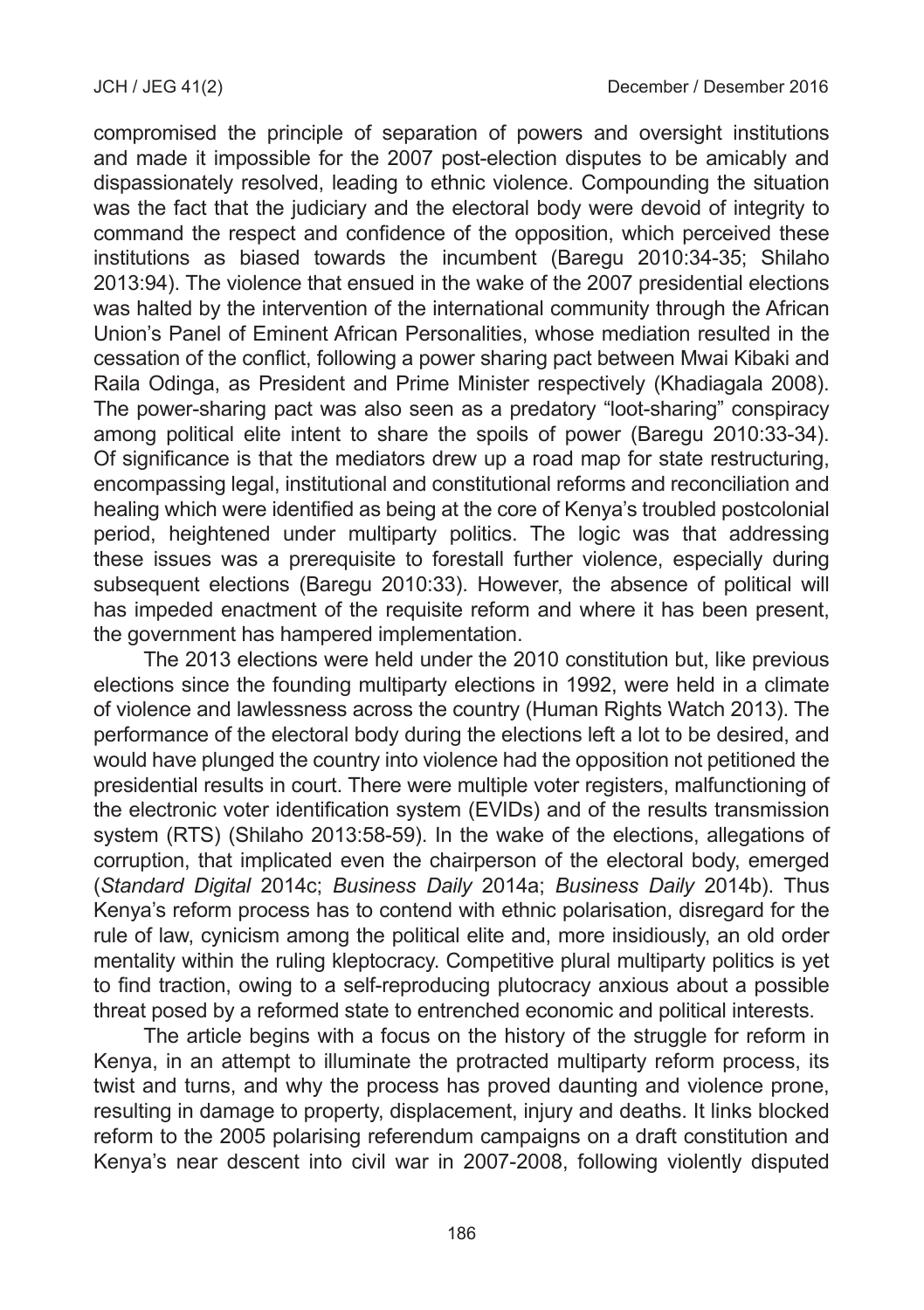elections. On a positive note, the violence accelerated the realisation of the 2010 Constitution. However, it did not inspire attitudinal change among the country's political elite. The caution is that democratic gains made since the advent of multiparty politics, whose high watermark is the 2010 Constitution, could be lost, unless predatory politics couched in tribalism, a surrogate concept for ethnicity, is addressed.

# **2. THE CLAMOUR FOR CONSTITUTIONAL REFORM**

Kenya has made strides in its quest for state reformation. However, what is yet to find traction, is a sense of constitutionalism; that is, respect for the instrumentalities of governance that range from, "the constitution itself and other legally constructed documents that have been created to support it, to the structures and institutions that are established under their framework" (Onyango-Oloka 2001:2). Kenya has undergone reform since the autocratic single party dictatorship and, of now, most of the basic freedoms that were previously criminalised under the authoritarian one party state are recognised in the Constitution, although not respected by the Uhuru Kenyatta regime. An attempt to arrest an opposition leader, Raila Odinga, for exposing rampant corruption in the government is a case in point (*The Star* 2015b). The judiciary, although it has undergone some reform that saw some corrupt, tardy and unprofessional judges and magistrates sacked, is still weak, embroiled in corruption and still seen as an extension of the executive, as was the case during the one party state. The mighty, including Kenyatta, often defy its orders and verdicts (IWPR 2015; Shilaho 2013:93-102).

Kenya's parliament has failed dismally in its oversight role as a law-making arm of government, despite opposition representation. The House is divided along ethno-regional lines; a state of affairs that accounts for its propensity for insularity and corruption as opposed to business in the best interest of the country (Shilaho 2015:150; *Daily Nation* 2012b; *Standard Digital* 2015). In a survey by a research firm, Ipsos Synovate, in November 2015, most Kenyans sampled believed that the current parliament (2013-2017) is the worst in fighting corruption when compared to previous ones (*The Star* 2015a). These institutions and oversight bodies could, however, do better with executive leadership not mired in insularity, tribalism and other primordial interests. The substantive outcome of the quest for reform and the eradication of personal rule is enactment of the Constitution of 2010 which requires a culture of adherence to the rule of law to address impunity (Shilaho 2015:164).

Kenya's parliament was supposed to be independent of the executive, especially years into multiparty politics. However, it is afflicted by tribalism that makes a section of it executive leaning, corruption riddled, afflicted by ethnoregional fissures and, more significantly, inclined to predatory politics. Despite Kenyan MPs being among the world's highly paid, they do not pay tax, in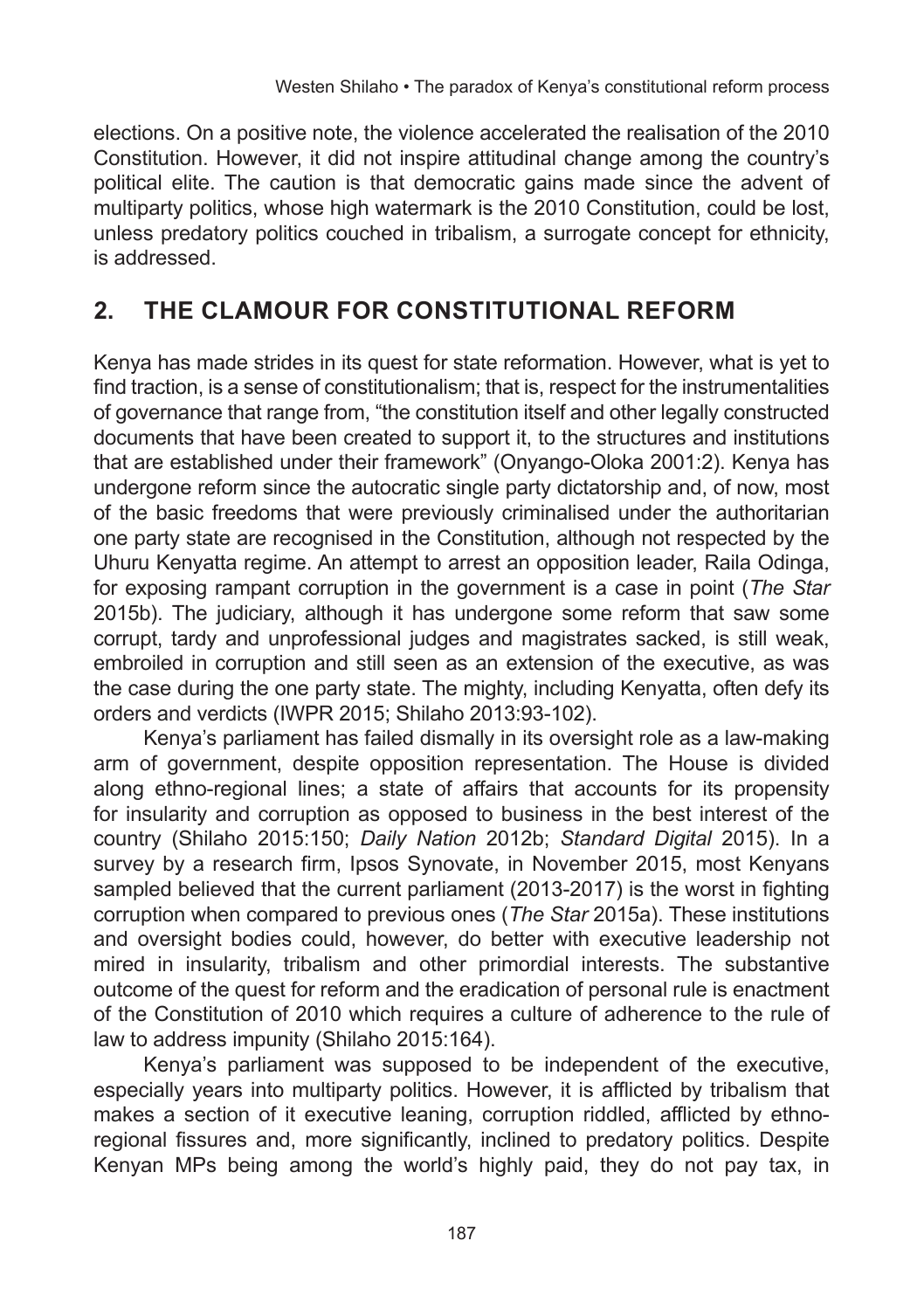defiance of the Constitution. Each backbencher earns US \$9 300 a month, of which only US \$2 000 is taxed (BBC News Africa 2011). In 2008, when the tenth parliament started, the total package of an MP rose to a staggering US \$13 090 per month, or US \$157 080 per year, second only to Nigeria in Africa, and one of the highest in the world. Besides, once they leave the House, Kenyan MPs get other emoluments and severance pay for each year served (Barkan and Matiangi 2009:57). Kenya's economy can ill afford such a huge wage bill, since it ranks among the most unequal societies in the world.<sup>2</sup> Scholars referred to Kenya's bloated coalition government as "politics of collusion" in which previous political opponents united in pursuit of the state largesse, and with the aim of forming new political alliances in the run up to the 2013 elections (Cheeseman and Tendi 2010:207, 223). During the 2007 elections, Kenyatta and Ruto supported Kibaki and Odinga respectively, but forged an ethnic alliance cemented by the International Criminal Court (ICC) legal challenge during the 2013 elections.

The struggle for the realisation of comprehensive reform anchored in a progressive Constitution is at the centre of Kenya's struggle for not only multiparty democracy, but also plural politics. This, in essence, is what transition from a one-party dictatorial state to a rule based multiparty democracy is all about (Mutua 2009:99). Even before the height of the one party autocracy in the 1980s, politicians across the ethnic divide called for reform of the state to promote the rule of law, respect for basic freedoms, transparency and accountability (Mutunga 1996; Ochieng' 1995:98-99). There was apparent ethnic inclusivity among those opposed to single party dictatorship. However, some of those individuals were opportunists and tribal chauvinists, whose commitment to reform was exposed once former president Daniel Arap Moi left power in 2002 (Murungi 2000:72). Like Moi and Jomo Kenyatta before, they exploited tribalism to capture the state and to illicitly accumulate wealth. Mazrui (2001:22) argues that good governance must go beyond constitutionally limiting the powers of the government to include, "putting legal limits to the economic and commercial behaviour of the elite". Political opportunism stems from the fact that the post-colonial African state is unreformed and still exhibits attributes of the colonial state; chief among them being the centralisation of power, violence and exclusionary politics. It is on the basis of this logic that transitions in some African countries stalled, and even went horribly wrong by dissolving into civil strife (Mbaku and Ihonvbere 2003:11).

<sup>2</sup> Kenya had disturbing statistics when it came to wealth distribution. Its richest citizens earned 56 times more than its poorest citizens and 10% of its citizens controlled 42% of the country's wealth. The poorest 10% controlled 0,76% of the country's wealth, making Kenya the tenth most unequal country in the world and the fifth in Africa (OMCT 2008:7).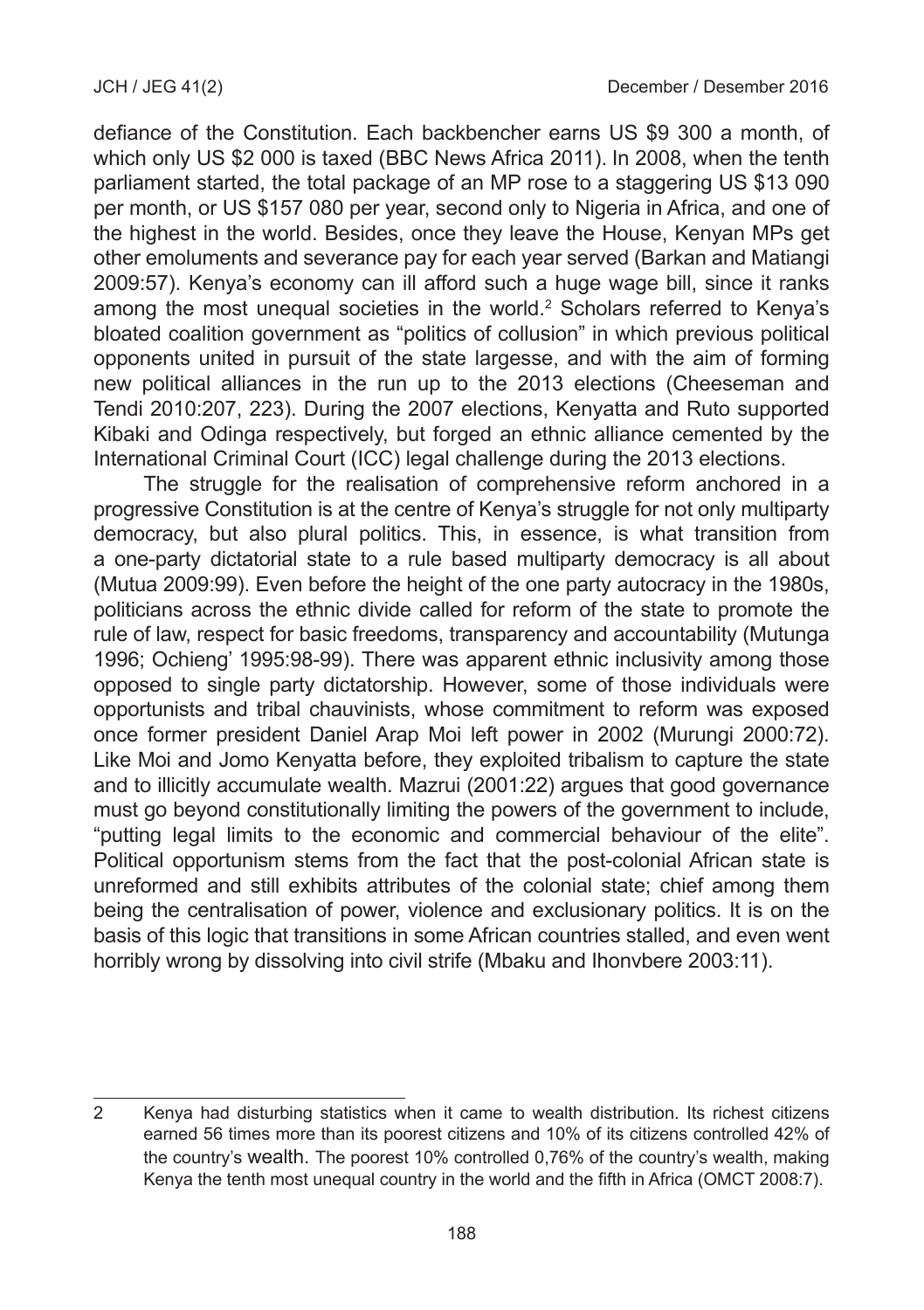# **3. CONCEPTUALISING CONSTITUTIONALISM**

From the perspective of the public-choice theory, "the design of the efficient constitutional compact is seen from the contractarian perspective, where the individual is the ultimate source of all value and each individual is treated equally" (Mbaku 2003:124). The concept of constitutionalism is used in this context to mean, "a process for developing, presenting, adopting, and utilizing a political compact that defines not only the power relations between political communities and constituencies, but also defines the rights, duties, and obligations of citizens in any society" (Ihonvbere 2003b:144). Kautz (1999 in Frohnen 2011:3) captures this understanding in a different wording, defining liberal constitutionalism as highly procedural and aimed at principally ensuring, "that no citizen be above the law; that the law be well settled and duly promulgated; that the forms of popular consent be respected; that the judges be known and impartial; that the judgments of the courts be fully and equitably enforced and so on". Mwesiga Baregu (2010:28) defines constitutionalism as, "a political culture that nurtures and sustains adherence to a Constitution as a social contract between the rulers and the ruled". From Henkin's point of view (1998:12 in Mbaku 2003:144), "[c]onstitutionalism implies also that the constitution cannot be suspended, circumvented or disregarded by political organs of government, and that it can be amended only by procedures appropriate to change of constitutional character and that give effect to the will of the people acting in constitutional mode". In all these definitions the centrality of people in a constitutional democracy is affirmed.

Institutionalised impunity in Kenya, however, ensures that errant politicians and other public officials are not held to account for breaches of the law that primarily include corruption, ethnic mobilisation, incitement to violence, hate speech, and ethnic stereotyping (Human Rights Watch 2011; Republic of Kenya 1992; Republic of Kenya 1999).

#### **4. THE IDEOLOGY OF TRIBALISM AS AN IMPEDIMENT TO REFORM**

Kenya's state is crippled by challenges that have defined its post-colonial period since independence in 1963 and that stem from piece meal, cosmetic and elite serving changes that centralised power, removed the doctrine of separation of powers, weakened institutions and fundamentally embedded divisive and exclusionary ethnic politics that threaten the country's social fabric (Shilaho 2012:245). Inextricably intertwined with impunity is the politicisation of tribalism. These twin challenges mutually reinforce each other, and in their presence "Big Man politics" thrives in the sense that the exercise of power revolves around an individual, the president, whose legitimacy springs from an ability to manipulate ethnic sentiment to attain power, as opposed to adherence to constitutionalism.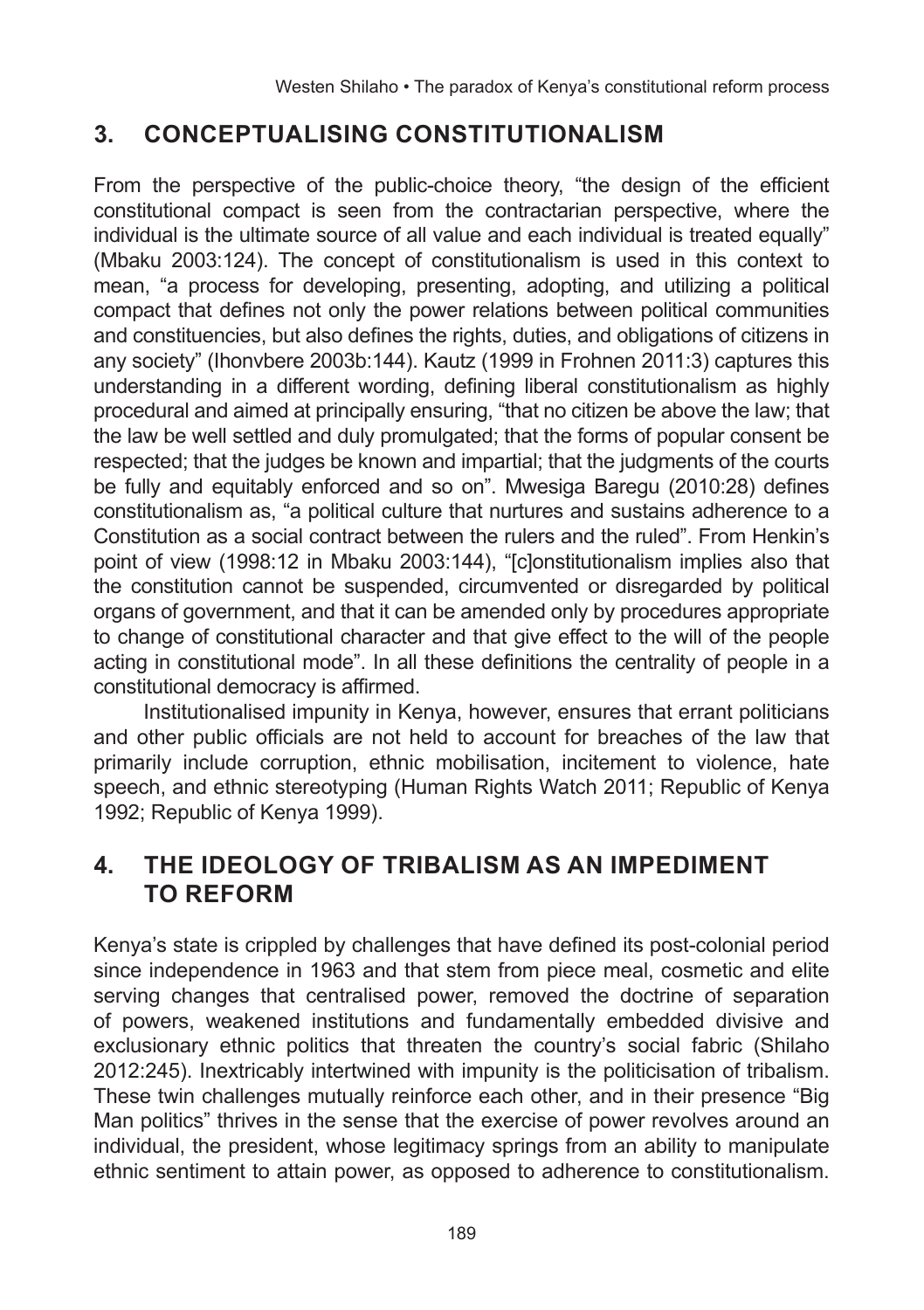Wanjala (1996:88) refers to this phenomenon as presidentialism; that is, "[...] a feature of African leadership that combines absolute power which African traditional rulers exercised over primitive society and the modern executive authority derived from deficient Lancaster House type constitutions".

Even before independence, a deeply entrenched culture of impunity finds traction in tribalism and *vice versa* (Ajulu 2008). Errant politicians and bureaucrats invoke ethnicity and seek sympathy from co-ethnics to avoid accountability; thus contestation for power is nestled in ethnicity. Although "tribe" and "tribalism" are controversial terms in social science they are commonly applied in Kenyans' discussion of their socio-economic and political challenges (Mafeje 1971:261). Berman (1998:306) observes that the word "tribalism" is associated with stigma; thus its denunciation in the Western social science discourse in which it is regarded as, "retrogressive and shameful, an unwelcome interruption of the pursuit of modernity", and the seemingly value free "ethnicity" is preferred. He further states that African politicians exploit and reify ethnic differences, because ethnicity buttresses patronage networks that are integral to power politics (Berman 1998:306). Kenyans do not talk about ethnicity, but prefer talking about tribalism that they experience daily, "in its many enabling capacities, incapacitating impact upon their hopes, and blocking of opportunities for whole communities. They use tribalism as a practical vocabulary of politics and social movements" (Atieno-Odhiambo 2002:230). In Kenya, tribalism is not an anachronism, but part of modernity. Tribalism is the default issue exploited for political mobilisation. The substantive question is competition for state control due to its resources among ethno-regional Big Men and cronies. Leys (1975) attributes the emergence of ethnic consciousness in Kenya to the moment when Kenyan ethnic groups began competing against one another as a result of a shift from the mode of production based on barter, to one of profit. Berman (1998:311) underscores the point by drawing a link between ethnicity and change in the mode of production, and the resultant impact on postcolonial politics.

#### **5. INEQUITABLE RESOURCE DISTRIBUTION AND POLARISED POLITICS**

Kenya's constitutional reform requires more than distribution of power among politicians. It is linked to the quest for equitable resource distribution among the citizens, irrespective of ethnic, political, regional and religious affiliation (Nyinguro and Otenyo 2007:16). Inequitable resource distribution and historical injustices, especially related to controversial land redistribution injustices in the immediate postcolonial period, are among the salient issues central to reform (Anderson and Lochery 2008:335-338). These inequities were caused and exacerbated by "Big Man politics" averse to the rule of law, and a Constitution devoid of checks and balances. The Independence Constitution, otherwise known as the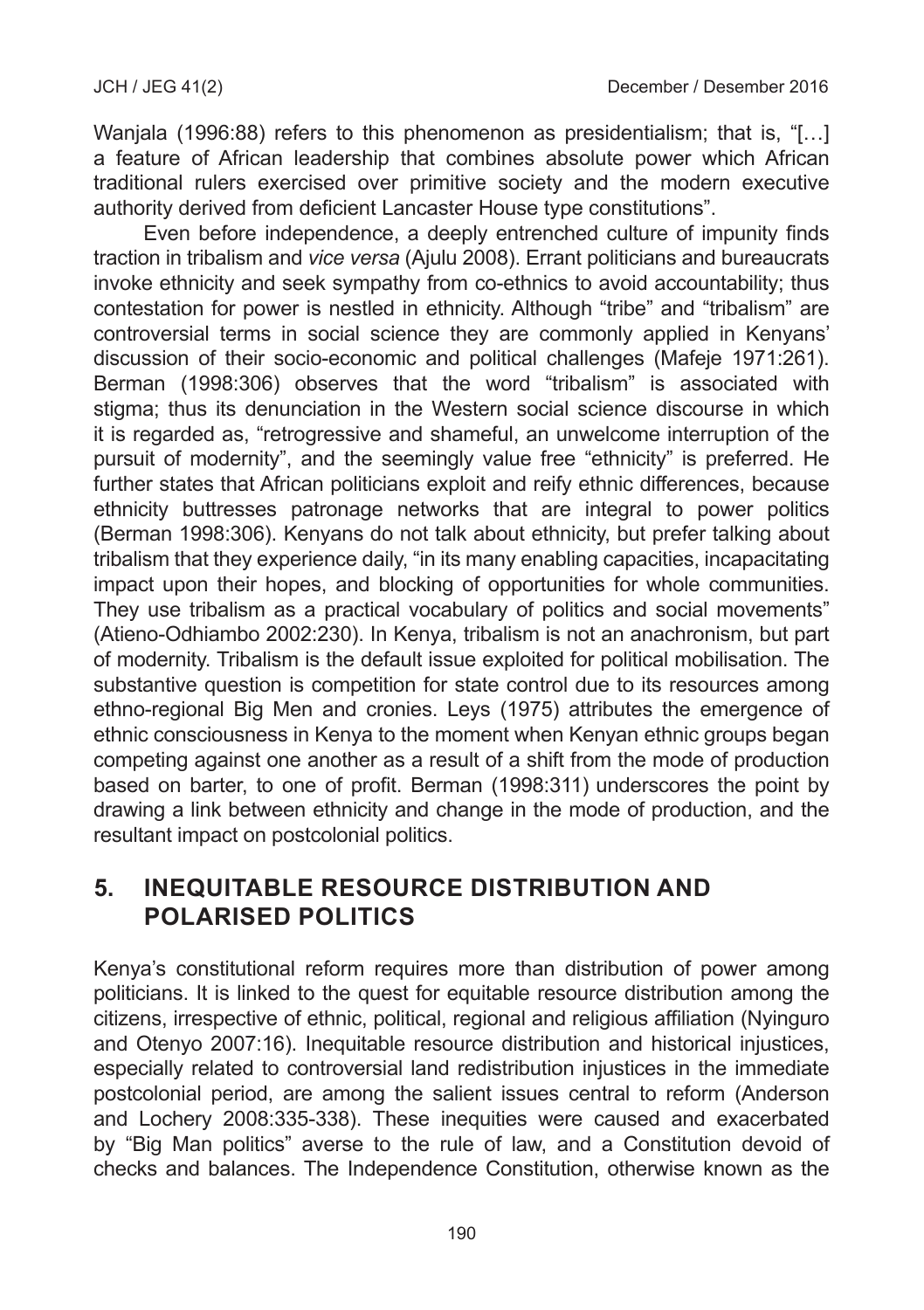Lancaster Constitution under which the country gained independence in 1963, was deliberately amended numerous times, first during the Jomo Kenyatta tenure (1963-1978) and then the Moi tenure (1978-2002), to remove all forms of oversight and to create a powerful president "above the law" (Wanjala 1996:91-92). The incumbent exploited this "mutilated" Constitution to exclude political opponents and the ethnic groups they belonged to from state resources (Khadiagala 2010:70). Despite its provision for democratic competitive politics and the separation of powers, including devolution of power to regions, the Lancaster Constitution was, in essence, colonial with, "a strong executive with imperial powers" (Khadiagala 2010: 67). However, Wanjala (1996:90) is of the view that, between 1964 and 1966, Kenya's presidential powers were, "fairly limited by inbuilt checks and balances".

There is a nexus between an elite centred constitution, economic and political exclusion along ethnic lines and tribalism that renders tribalism the overarching factor in disputed elections, endemic corruption, socio-economic inequalities and institutional atrophy. Ethnic groups excluded from state power and resources have comparatively lagged behind in access to, what is popularly known as, "development" that refers to public goods and economic opportunities, such as bureaucratic jobs weighed against "ruling" tribes. According to a government report entitled, *Socio-Economic Atlas of Kenya*, the Western, Coastal, Eastern and North Eastern regions are disproportionately affected by poverty as opposed to the Kikuyu inhabited region of Central Kenya and Kalenjin inhabited parts of Rift Valley (*Standard Digital* 2014b). Since independence in 1963, Kenya has had four presidents, of which three are Kikuyu and one a Kalenjin. This monopolisation of power and attendant economic inequality has precipitated resentment among members of the excluded ethnic groups against successive governments and feeds into tribal animosity (*Daily Nation* 2015).

## **6. SELF-SERVING CONSTITUTIONAL AMENDMENTS AND INSTITUTIONALISED IMPUNITY**

Impunity in Kenya's body politic, like in many other African countries, is a colonial legacy, but institutionalised by post-colonial regimes (Onyango-Oloka 2001:4-5). Kenya's politicians are exempted from the consequences of the breach of law and other acts of moral turpitude, especially if they are part of the ruling kleptocracy or belong to the "ruling tribe". Impunity continues to undermine the state, since the definition of right or wrong is not predicated on constitutional interpretation, but on the ethnic affiliation of the accused politician or bureaucrat. It is now etched into the psyche of Kenya's ruling elite; a situation that is evidenced through rampant corruption, wastage of state resources, ethnic profiling, abuse of the state for partisan politics, and breaches of the constitution by Uhuru Kenyatta, as was the case during the previous regimes. These challenges are prominent in the central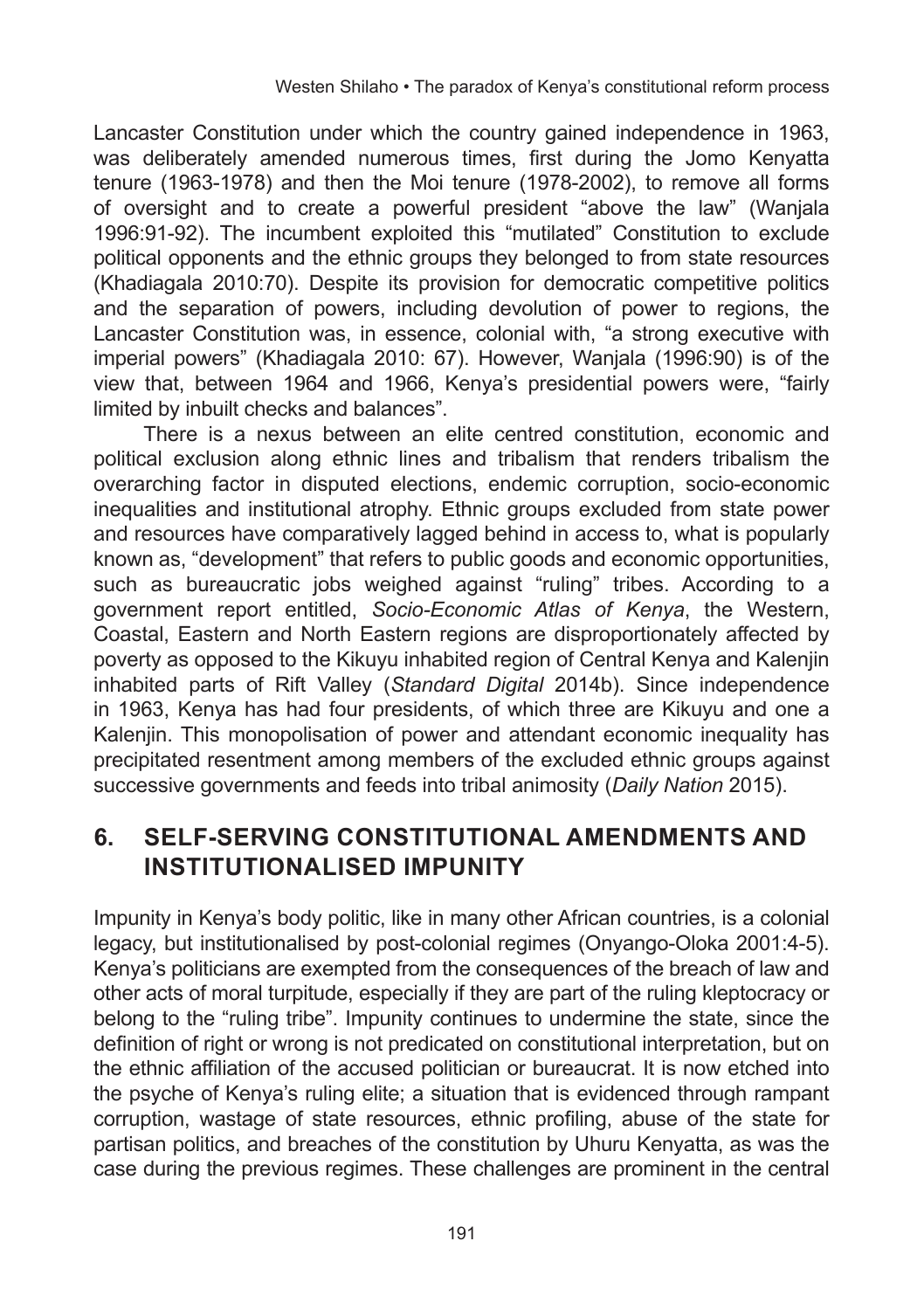government and have cascaded into counties, devolved units that form the second tier of government, in place since the passage of the 2010 Constitution (Shilaho 2015). Therefore, there is a need to restructure the state and to anchor it in values, such as accountability, integrity, transparency, commitment to public good and respect for the rule of law.

Between 1963 and 1978, Parliament, at the behest of Jomo Kenyatta, effected 13 fundamental amendments to the Constitution to ensure that Kenyatta and close allies exclusively exercised political and economic dominance (Ochieng' 1995:94, 106-107). These changes maintained and even reinforced the oppressive character of the colonial state in that, "to some it began to look as though the old colonial power had simply transformed itself into one where Kenyatta was a new-style Governor and the Kikuyu had replaced the Europeans as the top dogs" (Ochieng' 1995:106). These arbitrary, but calculated amendments built a strong president and confined the control of the state in the hands of the incumbent and a handful of Kikuyu politicians; in effect ensuring that power was exercised not only informally, but also tribally. Kenya's presidents surround themselves with fellow tribesmen who constitute the inner circle, colloquially referred to as the Kitchen Cabinet, that profiteer from state largesse (Ajulu 2002:262; Ajulu 2008:34-40). Uhuru Kenyatta, in power since 2013, is Kikuyu and, like during the tenure of his father and that of his predecessor, Kibaki, is Kikuyu dominated (*Standard Digital* 2014a). This exclusive politics is inimical to stability, as is illustrated by ethnic violence during elections, since it reduces the presidency to the only political prize worth fighting for during elections.

A cavalier approach towards the Constitution has been part of Africa's postcolonial history. Hyden (2006:106) referred to Africa's period after independence until the end of the 1980s as one of opportunism in which, "the Constitution was prized more as a political instrument than as a statement of fundamental principles about how to conduct politics". Elite serving constitutional amendments have contributed to the challenges bedevilling Kenya's multiparty politics, such as elite fragmentation, politicised ethnicity, tribal violence over disputed elections, weak and dysfunctional institutions, disregard for the rule of law owing to the lingering traces of "Big Man politics", land conflicts and skewed resource distribution.

#### **7. CONSTITUTIONAL REFORM AND 2007-2008 POST-ELECTION VIOLENCE**

More than any other act of political instability in Kenya's independence period, the 2007-2008 post-election violence highlighted the risk that blocked reform and the absence of adherence to the spirit and letter of the law posed to the country as a viable nation. Kenya has experienced election related tribal clashes since 1991, but the 2007 post-election violence was unprecedented, since it almost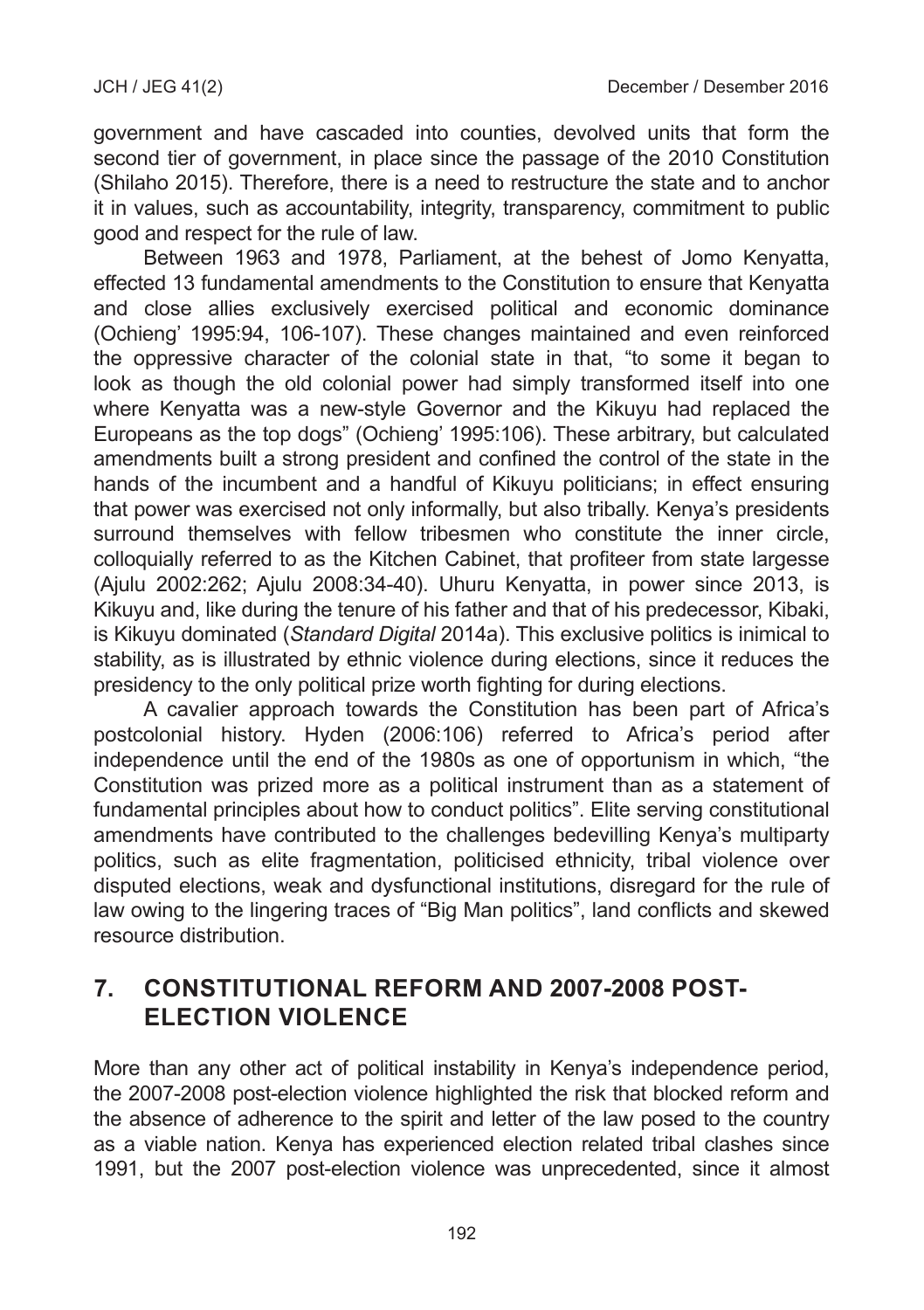plunged the country into civil war (Republic of Kenya 1992; Republic of Kenya 1999; Republic of Kenya 2008b). The fragility of an unreformed state manifested in dysfunctional institutions in a deeply ethnically divided society was exposed in the violently disputed 2007 presidential elections. The elections failed to produce an outright winner, amid accusations by the opposition against the incumbent, Mwai Kibaki, of theft of victory. Raila Odinga, the opposition presidential candidate, disputed the results, forcing his supporters to rise up in protest, whereupon security forces reacted with excessive force and extra judicially shot the protesters (Republic of Kenya 2008b). This dispute largely resulted from a disproportionately powerful presidency that had an adverse impact on the independence of oversight institutions, thus compromising the credibility of the elections. The electoral body, specifically its head, lacked impartiality, since it was composed of appointees without input from the opposition (Republic of Kenya 2008a).

In Kenya's a winner-takes-all political system, Odinga and allies almost lost out, and the possibility of being consigned to a political wilderness in which opportunities for rents and other perquisites that come with power were unavailable, was unsettling (Ghai 2008). An executive leaning judiciary contributed to the violence, as the aggrieved had no confidence in the courts to fairly adjudicate the matter since judges were presidential appointees, picked without vetting, and some on the basis of sharing ethnic affiliation with the incumbent (Republic of Kenya 2008a:31; Shilaho 2012). It was instructive that the Chief Justice, that hurriedly swore-in Kibaki at dusk, is Kikuyu. The dispute over the election results degenerated into tribal violence and, by the time it stopped, over 1 333 deaths had occurred and over 650 000 people had been displaced (Republic of Kenya 2008b:345-352). Some semblance of political stability was restored through the signing of the National Accord on 28 February 2008 that undergirded power sharing, but the structural issues that precipitated the conflict remain intact; particularly historical land disputes in the Rift Valley, Coastal and other parts of the country. The power sharing was significant in the sense that it halted the violence and was supposed to provide a framework for substantive reform to avert conflict at a later stage.

#### **8. THE 2010 CONSTITUTIONAL DISPENSATION: STRIDES AND REVERSALS**

The promulgation of the Constitution in 2010 was a milestone in Kenya's independence history. The Constitution was meant to herald a new form of politics anchored in institutions, accountability, the rule of law and responsive leadership, and to do away with spoils politics in which personal enrichment and breach of law were the *raison de'tre* for occupying public office. It strove to do away with personal rule and personality centred politics propelled by the twin challenges of impunity and tribalism. One of the innovations of the Constitution was a clause on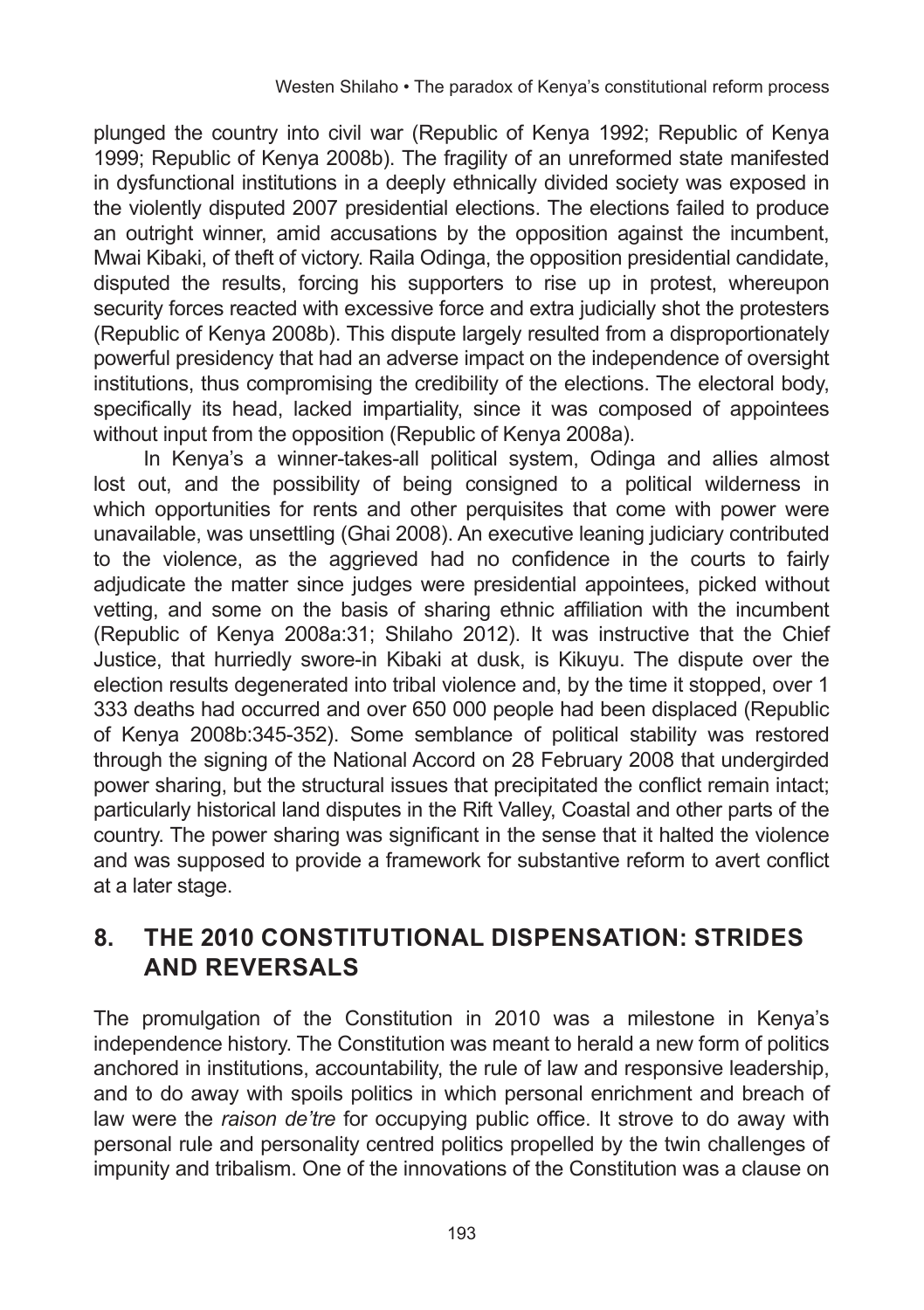leadership and integrity. Specifically Chapter Six of the Constitution sets a high threshold of integrity for those aspiring for and occupying public office (Republic of Kenya 2010:51). Before then, individuals implicated in corruption, masterminds of the 1990s tribal violence and people of questionable integrity held public office as long as they were the president's allies. The clearance of Uhuru Kenyatta and William Ruto by the courts and electoral body to run for president and deputy president respectively in the 2013 elections, despite facing crimes against humanity at the ICC, dealt a blow to this piece of legislation.

The Constitution featured prominently during the 2007 election campaigns. Odinga's Orange Democratic Movement (ODM) party portrayed itself as the embodiment of change and dismissed Kibaki and his allies of the Party of National Unity (PNU) as reactionaries and, thus, hindrances to reform. The ODM comprised some seasoned opposition politicians, but the bulk of its politicians were entrenched in the rent seeking networks since the authoritarian one party state under Moi and were primarily drawn from the Kalenjin ethnic group in the Rift Valley Region, and thus were party to sabotage and frustration against reform under Moi (Barkan and Matiangi 2009).

Raila Odinga is arguably one of Kenya's foremost agitators for multiparty politics, respect for human rights and the rule of law for which he was detained during the authoritarian one party state under Moi. However, he is not immune from the pervasive ideology of tribalism that he has adroitly exploited to extend his supremacy beyond his Luo tribe and mobilise other disaffected and marginalised tribes in a bid to dislodge an equally tribally anchored kleptocraticplutocracy in power since 1963. Moreover, Odinga's democratic credentials are not flawless. The ODM party that he leads, has been characterised by shambolic, chaotic and flawed primaries since its inception in the wake of the 2005 referendum. Goons, affiliated to a faction of the ODM dubbed "Men in Black", forced the party to abandon party elections in February 2014 after invading the venue of the polls, overturned tables and election materials, and sent delegates scampering. Odinga handpicked ODM office bearers following the abortive elections (*CapitalNews* 2014).

As such, an attempt by the ODM to exclusively horde reform credentials, brand themselves as the vanguard of democratic tenets, and paint their opponents as anti-reformers cannot stand scrutiny. Thus, political parties are primarily ethnic aggregations competing for power. On the surface, electoral contests in 2007 and 2013 pitted the so-called reformers in the opposition against kleptocratic reactionaries. However, in actual sense there was no such dichotomy. The elections were about competition for power between ethno-regional political groupings in a political landscape devoid of competing visions for the country. Kenyan political elite, like most of their counterparts elsewhere in Africa, aspired to public office primarily for rent seeking, but not to transform the state and people's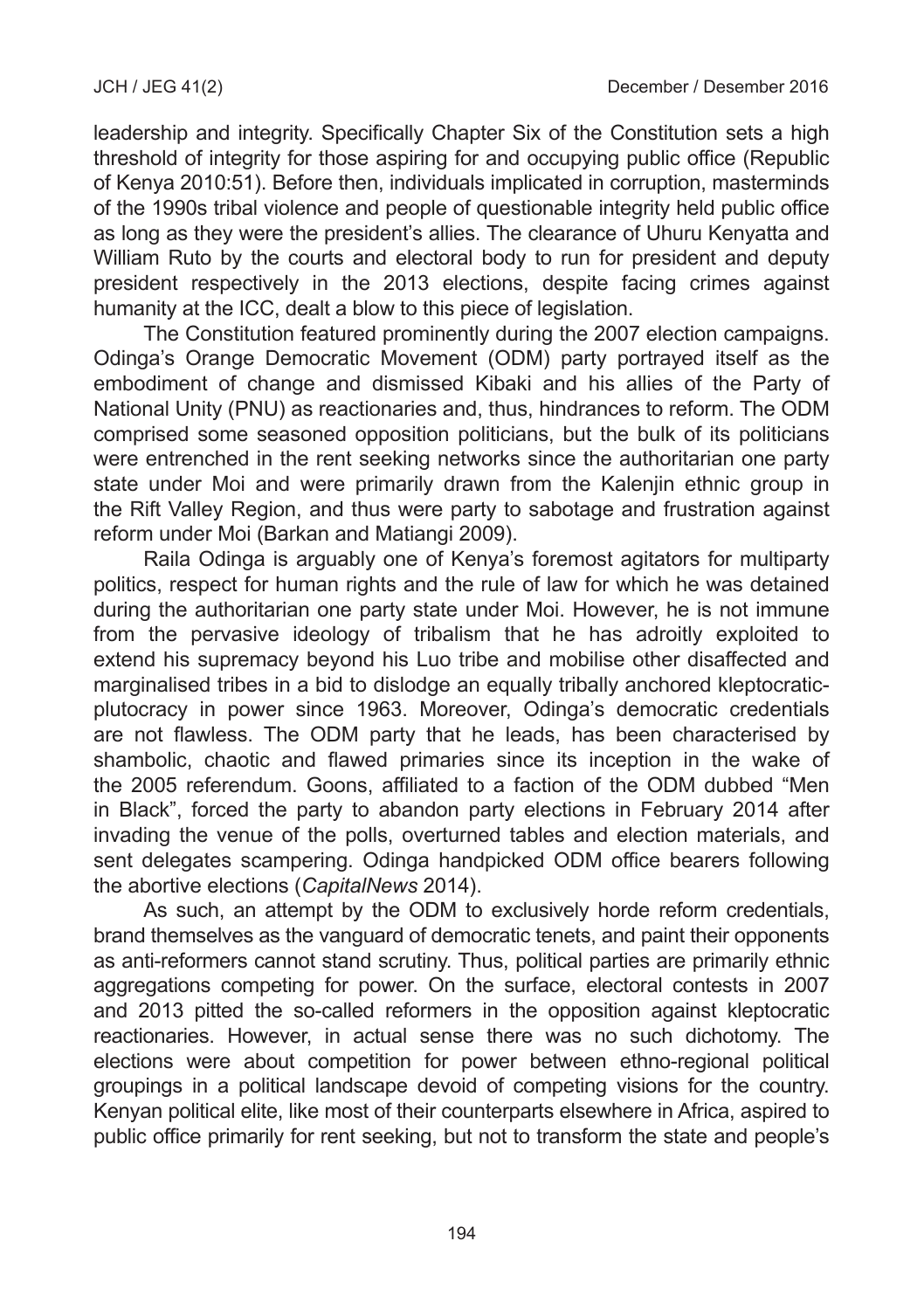lives. Once in power, they criminally exploit the state for self-aggrandisement and easily discard manifestos that are drafted as a matter of formality.

The state and society nexus is so strong that Kenya's successive presidents have wantonly abused state resources for partisan politics to command the loyalty of the bureaucracy and of targeted ethnic constituencies. It creates an unstable polity, making it difficult to have a level political playing field for credible elections because of partisanship and personal rule politics, whereby state affairs are precariously linked to the president's idiosyncrasies and whims, as opposed to the rule of law and constitutionalism. Former UN Secretary General Kofi Annan, who led the Panel of Eminent African Personalities that brokered peace in 2008, observed that reforms hinged in the Constitution would ensure sustainable political stability in Kenya (*Daily Nation* 2010b). The logic was that Constitutional reform would provide a framework within which challenges at the core of the country's troubled post-colonial period would be addressed. Baregu (2010:33) was of the view that Kenya's coalition government was meant to restore the legitimacy of the Kenyan state by facilitating the enactment of a new constitutional order to address institutional weaknesses and other challenges that caused the post-election violence.

In the wake of the signing of the National Accord, the government put in place a number of reform measures, apparently to ensure long-term political stability. Several statutory bodies were set up to spearhead the intractable and reform process. Some of these bodies operated seamlessly, while others had to contend with the legacy of "Big Man politics" that has tended to compromise the impartiality of state institutions. The government set up the Committee of Experts (CoE) to lead in the quest for a new Constitution. Since there had been "peoplecentred" consultative processes through which Kenyans of various persuasions had made submissions regarding the kind of Constitution they desired, the body did not see the need to hold countrywide meetings once more to receive input from the populace, civil society and other interest groups. Except for the controversial executive and devolution clauses, Kenya had several Constitution drafts that were less polarising. These drafts provided the baseline for the 2010 Constitution. Care was taken to ensure that people's views were captured, unlike the Independence Constitution that, although legal, lacked legitimacy (Muigai 1996).

Kenyans voted for and approved the Constitution by 67,25 % of the total votes cast on 4 August 2010 (*Daily Nation* 2010b). The highlight of the Constitution is that it provides for devolution of power and resources from the centre to 47 administrative units, called counties that form the second tier of government. The intention is to address the legacy of skewed resource allocation under the centralised state and the accompanying ethnic polarisation. The Constitution has an elaborate and progressive bill of rights covering socio-economic rights (Republic of Kenya 2010). However, under Uhuru Kenyatta Kenya is losing the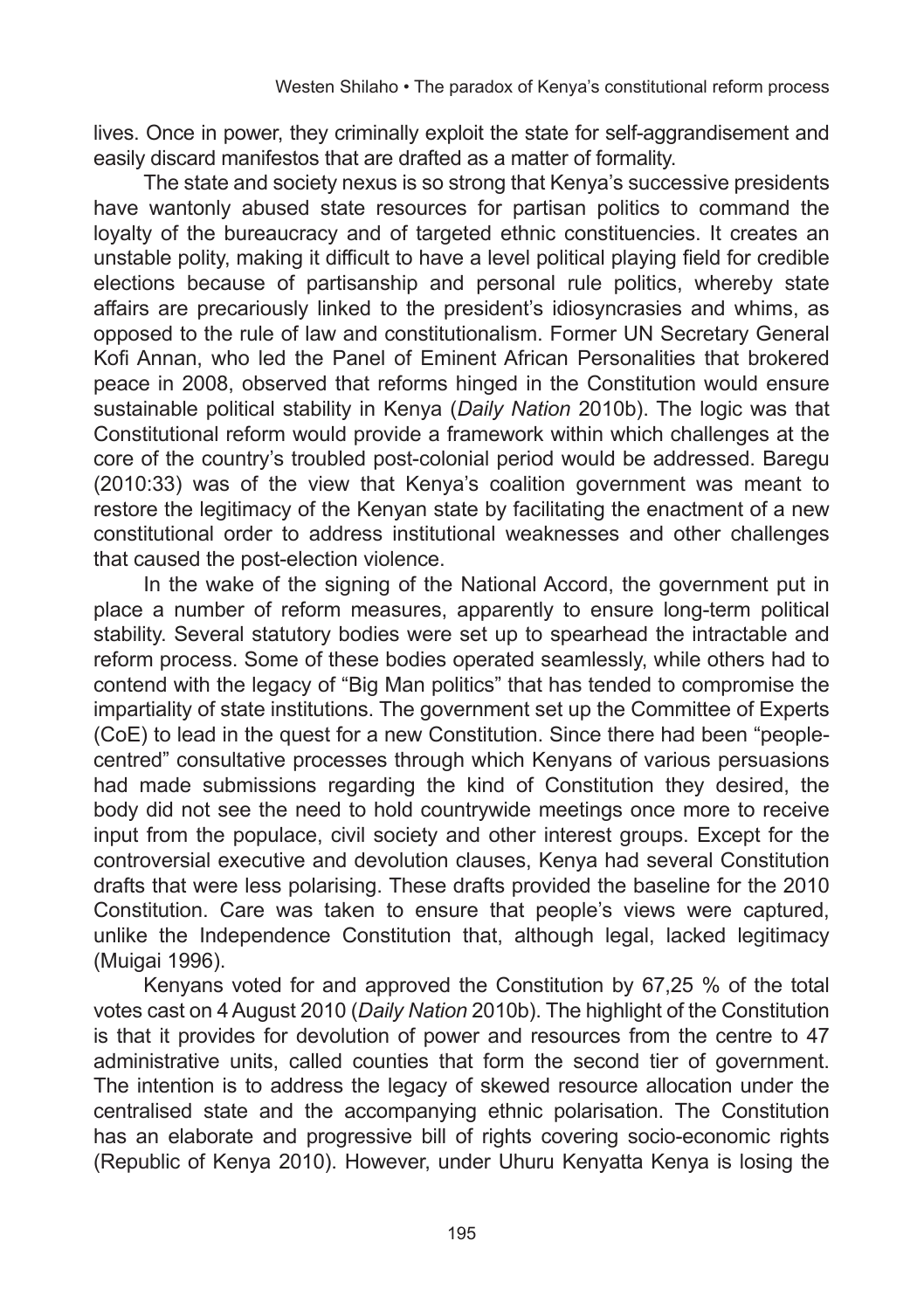gains made since the advent of multiparty politics and even risks degenerating into state repression, as was the case during the one party state.

Kenya suffered from numerous terror attacks by a Somali based Al-Shabaab terror group, following the deployment of its soldiers to Somalia in pursuit of terrorists in 2011. In reaction, Kenyatta assented to a controversial draconian Security Laws Amendment Bill 2014 under the guise of creating a legal framework for the fight against terror. Human rights groups and the opposition opposed the law, arguing that it was unconstitutional and flies in the face of the bill of rights. The bill affected 22 laws of Kenya without recourse to a referendum as stipulated in the Constitution (Republic of Kenya 2014). The opposition alliance, Coalition for Reforms and Democracy (CORD), challenged the law in court and had a reprieve when certain sections were suspended. Constant vigilance is needed from civil society, individual citizens and the opposition lest the country recedes into antidemocratic behaviour.

What distinguishes the 2010 Constitution from the previous one is that the drafters were sensitive to the interests of the commonality of the people, and so it is not a rigidly power based document only relevant to the political elite. Before, politicians invoked the Constitution in so far as power and distribution of the same among themselves was concerned. Socio-economic rights were peripheral within the grand scheme of things. Despite the Constitution being progressive, it is argued that the absence of a culture of accountability and political will stifle its implementation, ensuring that room remains for political activity along tribal lines. Endemic corruption undermines devolution the same way rampant corruption has corroded the national government (Shilaho 2015:164-168). Although the Constitution envisages a police service under civilian oversight, reform of the police has stalled and the Kenya police and other security forces continue to be implicated in gross human rights violations, such as extrajudicial killings, torture and forced disappearances of suspects, such as those suspected of involvement in terrorism (Al Jazeera 2014; KNCHR 2008).

#### **9. THE ILLUSION OF CHANGE IN KENYA**

The election of Uhuru Kenyatta and William Ruto, as president and deputy respectively, under the "alliance of the accused" during the 2013 elections, was a set back against the rule of law in the light of the egregious charges facing both of them at the ICC at the time. The insistence by the two to run for president on a joint ticket, despite being indictees, heightened the stakes. Two weeks before the 2013 elections, the High Court cleared Kenyatta and Ruto to contest for president and deputy president respectively, despite facing crimes against humanity charges asserting that, "[t]hey are innocent until proved guilty" (*The Guardian* 2013). Based on the integrity that the Constitution is expected to instil in the country's body politic, the mere fact that the two could run for, and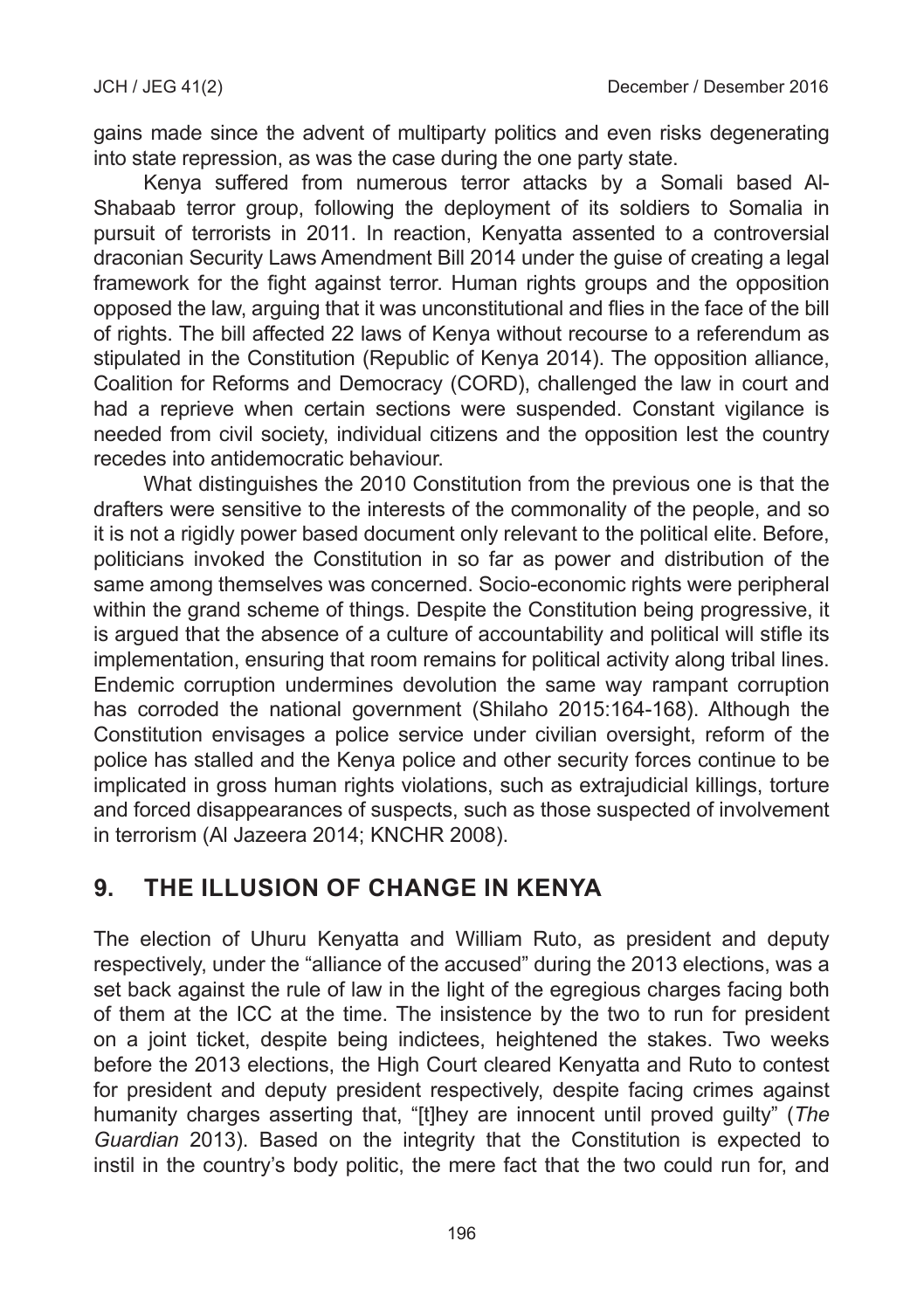controversially win the presidency, dented the struggle for reform and the rule of law in Kenya (Shilaho 2013:93-102).

The coalition government, formed in the wake of the 2007-2008 postelection violence and expected to set up mechanisms for reform, proved disastrous. It was a drain on the taxpayer, because it was bloated, mired in corruption and divided along ethno-regional lines. Some of the mega corruption scandals that defined it included the "Maize scandal", the "Triton oil scandal", and scandals at the Central Bank. Cabinet ministers and bureaucrats adversely implicated went scot free, due to the need to preserve political alliances rather than observe the rule of law (Shilaho 2012).

## **10. THE 2010 CONSTITUTION: THE HURDLES**

The implementation of the 2010 Constitution through the enactment of the relevant Acts of Parliament and the vetting of personnel for positions in various arms of government, presented a challenge. Parliament enacted Acts inconsistent with the spirit, ethos and philosophy of the Constitution. An example was the watering down of the Leadership and Integrity Act that allowed Kenyatta and Ruto and other people of questionable credibility to occupy public office. The Political Parties Act was watered down to retain party hopping during primaries. It became almost impossible to regulate political parties and to inculcate internal democracy. Overall, breaches of the Constitution are meant to preserve the old order of centralised power and unaccountable leadership (*Daily Nation* 2012a; Shilaho 2015:174).

There were attempts to recruit people into public office on the basis of meritocracy, credibility and competence as part of the reform process. The vetting process has had mixed results. In some instances, meritocracy has prevailed, but in others recruitment and vetting of nominees to public office were marred by ethnic and regional politics. Parliament and other bodies gauged the suitability of candidates through the lens of ethno-regional politics and party affiliation. It led to candidates of questionable integrity and qualification being appointed. A case in point is the appointment of the Director of Public Prosecutions, Keriako Tobiko. He was among those opposed to reform, as evidenced by his conduct as a member of the Constitution of Kenya Review Commission (CKRC) that tried to write a new Constitution, but failed due to frustrations, first by Moi and then by Kibaki (Lumumba 2008:12-13). Tobiko was confirmed to the post, despite failing to clear his name of allegations of corruption and impropriety levelled against him in the course of vetting. His appointment was indicative of the systemic impediments against reform in Kenya's body politic. MPs in the coalition government unanimously endorsed his appointment. His inability to successfully prosecute senior government officials implicated in grand corruption hamper the fight against malfeasance and abuse of public office. Rather than the Director of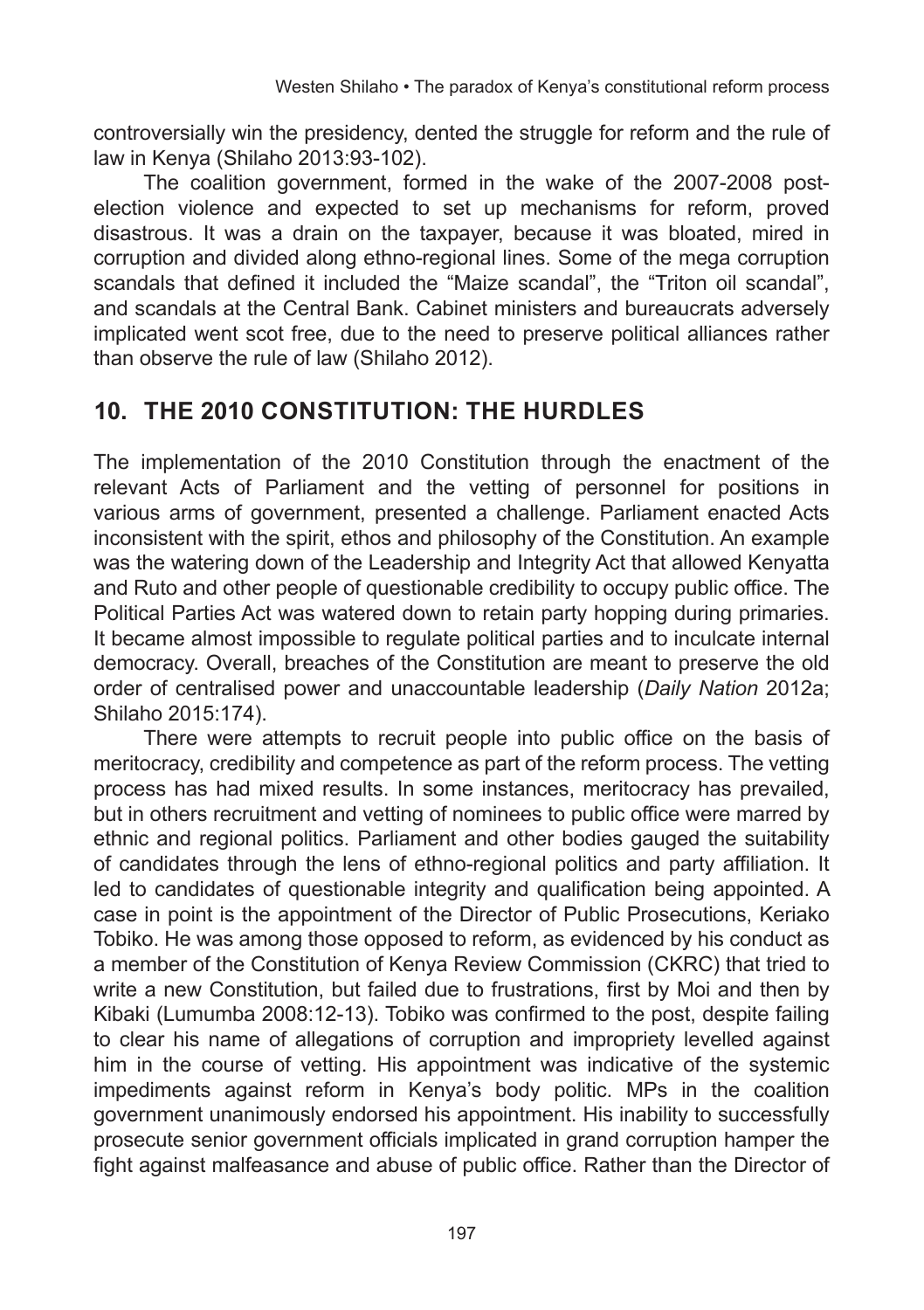Public Prosecutions being integral to entrenchment of the rule of law, he became an impediment to constitutionalism.

Kenya's *ancien régime* has had some of its members, such as Uhuru Kenyatta and William Ruto, implicated in crimes against humanity and "criminalisation of the state" (Bayart, Ellis and Hibou 1999), pervasive in other polities in Africa. Until issues raised and recommendations contained in official reports, specifically the Truth Justice and Reconciliation Commission (TJRC), are acted upon, Kenya's political stability will remain precarious (TJRC of Kenya 2013). There is no political will to implement these recommendations, because it is in the best political and economic interest of Kenyatta-Moi-Kibaki kleptocratic axis and their supporters that truth telling is supressed (*Daily Nation* 2010c; *Daily Nation* 2010d; *Daily Nation* 2010a). This axis is implicated in Kenya's postcolonial turmoil and so is intent on frustrating the address of historical injustices; an attempt that tries to institutionalise amnesia and derail the implementation of the Constitution. Reform threatens to overhaul the *status quo* that accords privileges to plutocrats and their cronies, while condemning the majority of Kenyans to poverty and denies them public goods.

The paradox of Kenya's reform process is that the most reactionary section of Kenya's politicians, who exploit their control of the state to illicitly accumulate wealth and grab public land, who have been implicated in gross human rights violations, such as extrajudicial killings and incitement to ethnic violence, and faced charges for crimes against humanity at the ICC, are expected to provide leadership in the implementation of the Constitution (Republic of Kenya 2004; Republic of Kenya 1999). This is the conundrum facing Kenya's reform process.

In November 2013, Ipsos Synovate conducted a survey on what Kenyans thought to be the two achievements of the Jubilee Government that far. Of those polled, 2% were of the view that the government supported devolution, while 1% thought the government was on the right track with regard to the implementation of the Constitution. In a follow up survey in February 2014, results relating to the two issues of devolution and implementation of the Constitution remained the same. Even among government, 2% from both sides of the political divide, both Jubilee supporters and the opposition CORD supporters, believed that the government supported devolution, while 1% believed that the government supported the implementation of the Constitution (Ipsos Synovate 2014). Subsequent surveys have seen most Kenyans lose confidence in the Jubilee Government over allegations of runaway corruption, insecurity and a high cost of living. Thus, the majority of Kenyans hold the view that there is no political will from Kenyatta prerequisite to the rolling out of devolved government units within the 2010 constitutional framework. The 2014 survey was crucial, because it was conducted early during his regime. As such, it was a barometer of Kenyatta's lack of commitment to reform. The window of reform is often narrow and if a newly elected president does not stamp his/her authority from the start, it proves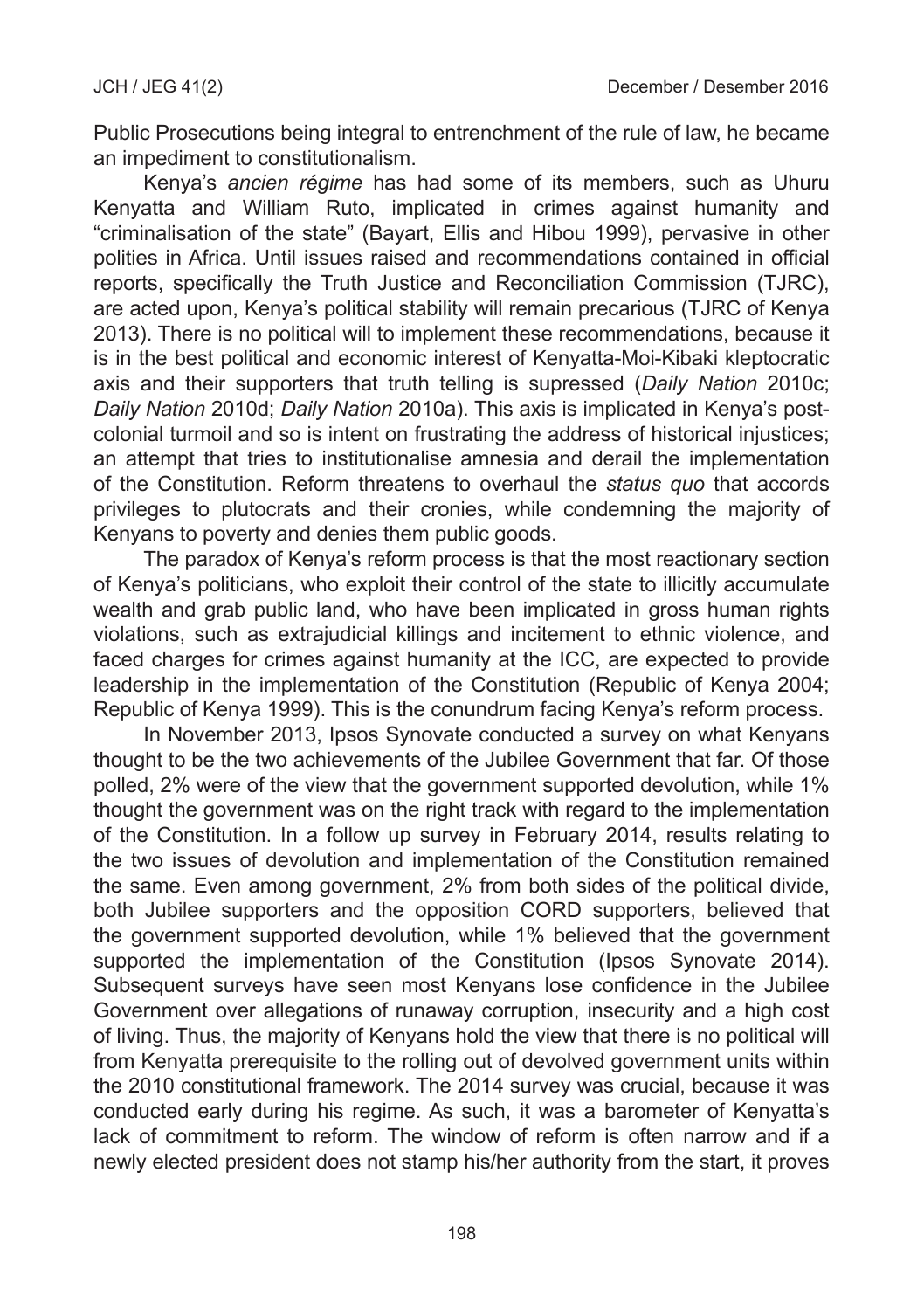much more difficult to clean up the state later. The survey showed that the old order, socialised in "Big Man politics" of impunity, is resistant to reform.

Despite the new constitutional dispensation, the legacy of a subservient judiciary that panders to the interests of the executive seems to be intact (Shilaho 2013:93-102). The case involving the election date was the first litmus test of the judiciary under the 2010 Constitution. The verdict that moved elections back to 2013 from 2012 gave politicians and bureaucrats a hint that the Constitution is fair game that they can manipulate and cavalierly amend as was the case with the Lancaster House Constitution. Succession politics and the ICC cases rendered the 2013 elections dicey. The ruling in favour of Kenyatta and Ruto effectively dealt a blow to Chapter 6 of the Constitution that attempted to place primacy on integrity in Kenya's body politic. Vetting of judges and magistrates, to weed the judiciary of compromised elements, has come under resistance by old order judges. The declaration of Kenyatta as presidential winner amidst allegations of irregularities diminished confidence in the judiciary by a section of Kenyans.

#### **11. CONCLUSION**

The article primarily focuses on Kenya's winding and torturous constitutional reform path. Arbitrary, but deliberate amendments made to the Lancaster House Constitution of 1963 were partly to blame for Kenya's socio-economic and political challenges. The amendments removed the doctrine of separation of powers and compromised the independence of oversight institutions critical to a functioning democracy. As such, the Constitution served the interests of the president and other ethno-regional "Big Men". Jomo Kenyatta and Daniel Arap Moi tampered fundamentally with it, ensuring that multiparty democracy could not challenge their despotic single party régimes. Mwai Kibaki and Uhuru Kenyatta exhibited impunity, breaching the Constitution even after the promulgation of the 2010 Constitution. Uhuru Kenyatta attempted to claw back on democratic gains by chipping away at the Constitution, interfering with the separation of powers in an attempt to create a powerful president, and watering down the bill of rights. This political behaviour is reminiscent of the dictatorial one party state and, unless halted by the collective efforts of civil society and the opposition, could wipe out democratic gains and plunge the country into a crisis, because it erodes the rule of law that is supposed to be the anchorage for political stability.

Noteworthy is that institutionalised impunity in Kenya's body politic diminishes the functioning of the state. The failure by the country to undergo reform after the 2002 elections set the stage for the polarising 2005 referendum on a draft Constitution, and the controversial and destabilising 2007 elections. As an opposition politician, Kibaki and his supporters opportunistically called for reform, but, once in power, reform became anathema characteristic of the self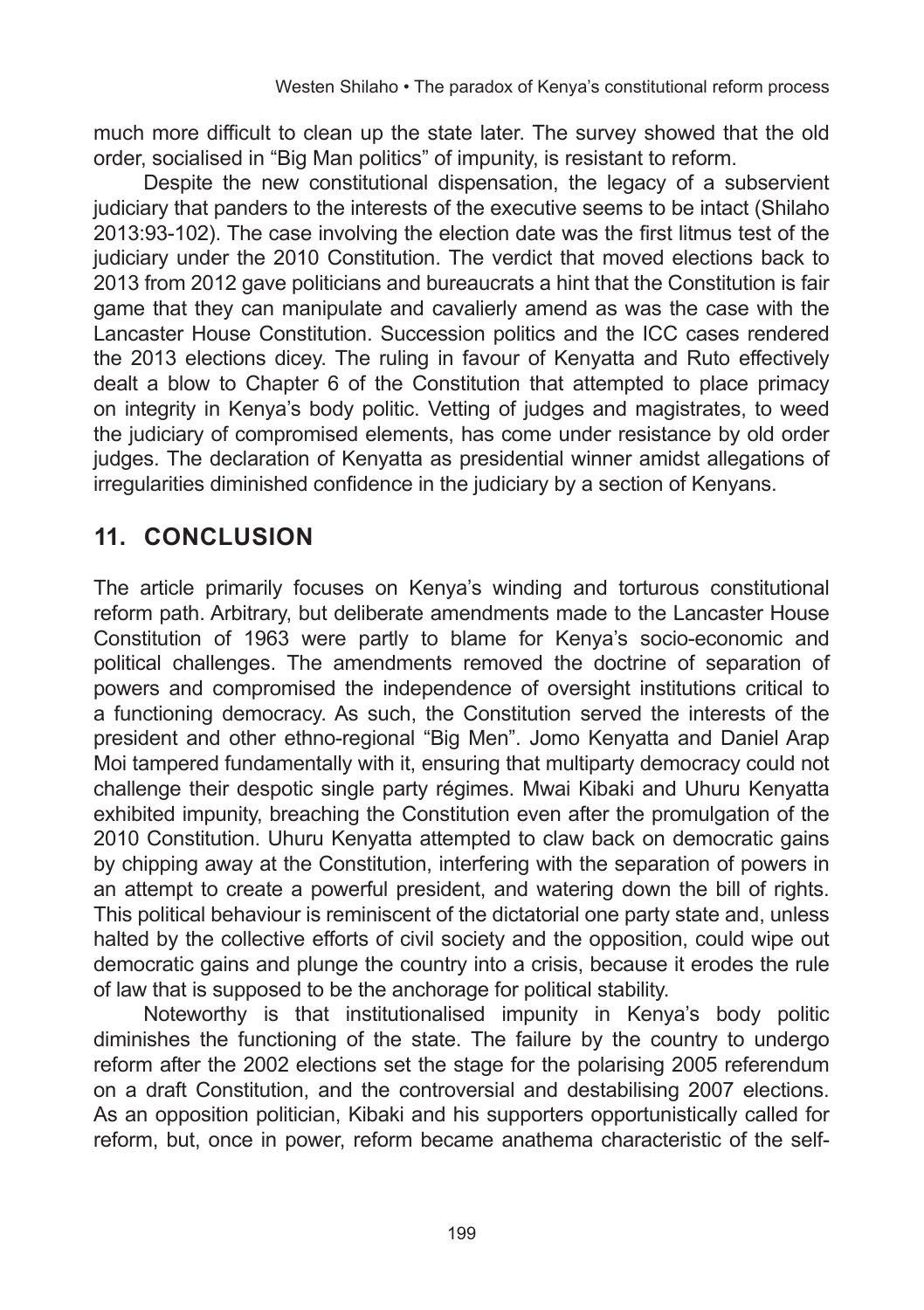professed democrats of multiparty politics in Africa who are socialised in personal rule (Hyden 2006:104).

Ethnicity has been entrenched in the country's body politic because of the preponderance of opportunism and provincialism among politicians, the judiciary, and other statutory bodies. Kenya remains ethnically bifurcated, as were evidenced during the 2005 and 2010 Constitution referenda, the 2007 elections, the 2013 elections and the aftermath. The inability of Kenya's politicians and other local political role players to envision a Kenya in which the collective interests of the nation count, reinforces friction and feeds into recurrent ethnic conflict. Much as the 2010 Constitution was expected to address this deleterious political behaviour, a constitution can only be as good as the government that is supposed to implement it.

Kenya's socio-economic and political renaissance requires that Kenya's politicians act in accordance with the Constitution. This is a challenge, because the Constitution is often disregarded owing to personal rule and the propensity to conduct the business of governance in an informal, rather than a formal and institutionalised manner. Hyden identifies personal rule as inimical to the African polity, since the logic that guides most African rulers is political advantage for the ruler and his supporters, rather than how to manage effectively the economy for the wellbeing of the citizenry (Hyden 2006). Kenya's Constitution reform is held hostage by the insular schemes of the political elite. The implementation of the 2010 Constitution was meant to be an opportunity through which Kenyans could negotiate on how to govern themselves, but it has turned out to be yet another battleground and an incubator for political intrigues and violence.

Kenya has made strides towards reform in the aftermath of the 2007 post-election violence. This is reflected through the realisation of the 2010 Constitution, a milestone in the country's post-colonial history. Nevertheless, attitudinal change among politicians and within the judiciary and statutory bodies is missing. Elections are still controversial, polarising and anxiety inducing exercises, rather than an opportunity for Kenyans to genuinely exercise their right in participatory democracy. This reinforces a culture of impunity and underscores the fact that Kenya's body politic is in need of constitutionalism. Kleptocrats, who have benefited from a one party autocracy, are still in charge of the state. Their allies and those masquerading as forces for change while biding time in the opposition, waiting for their "turn to eat" – a reference to the exploitation of power for corrupt enrichment – cannot be expected to facilitate Kenya's transition and transformation. The fear of accountability, and even of losing ill-gotten wealth, compels these people to block reform. Kenya is becoming more ethnically polarised under multiparty politics that was expected to herald a new political system, based on transparency and accountability.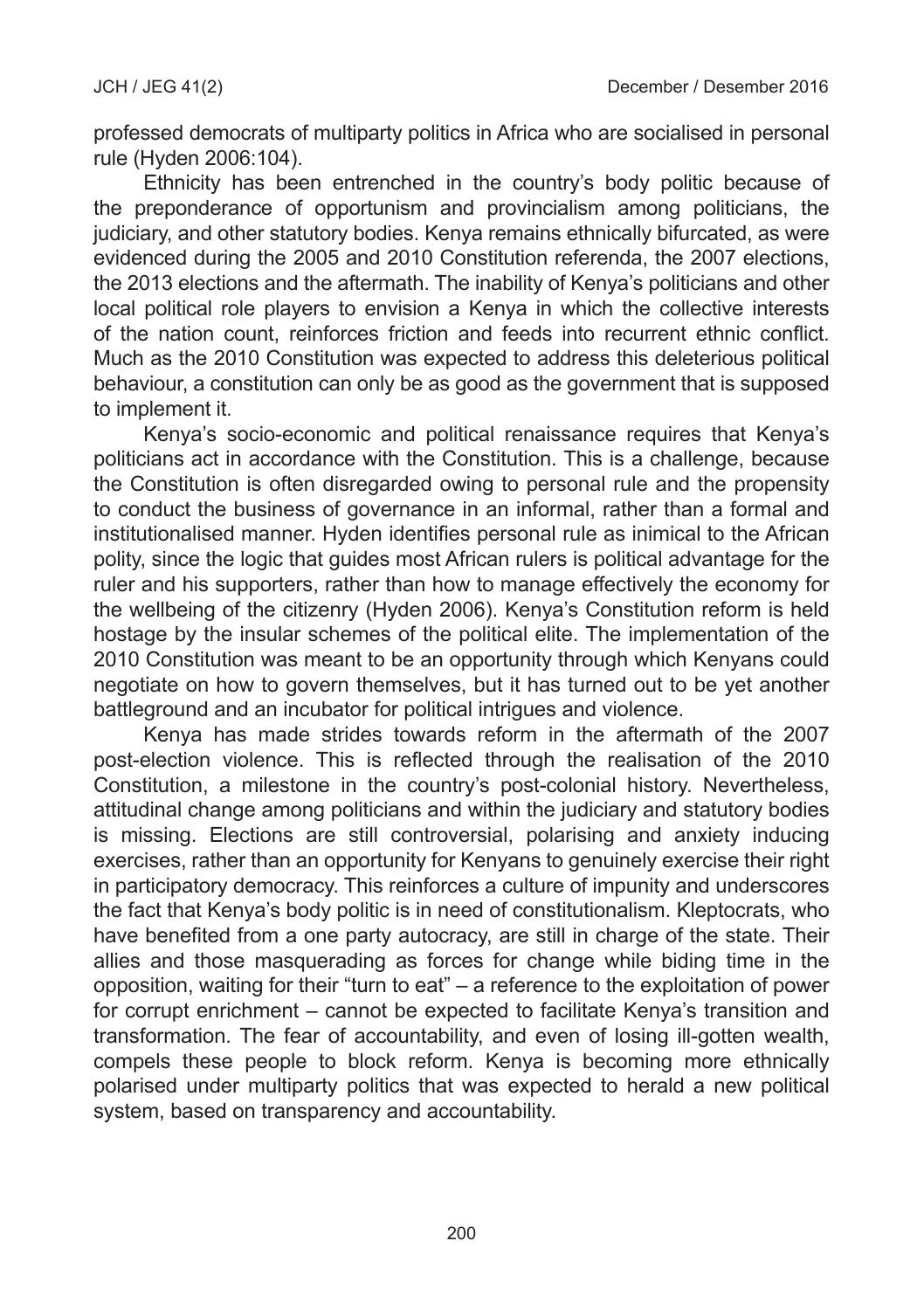# **LIST OF SOURCES**

Ajulu, R 2002. "Politicised ethnicity, competitive politics and conflict", *African Studies* 61(1):251-268, https://doi.org/10.1080/0002018022000032947

Ajulu, R 2008. "Kenya's 2007 elections: Derailing democracy through ethnoregional violence", *Journal of African Elections Special Issue on Kenya* 7(2):33-51.

Al Jazeera 2014. "Mombasa bloodshed and alleged police impunity. Rights groups demand justice after spate of alleged extrajudicial killings in Kenya's violence plagued coastal city", 4 November, <[http://www.aljazeera.com/](http://www.aljazeera.com/indepth/features/2014/11/mombasa-bloodshed-alleged-police-impunity-2014113111144512173.html) [indepth/features/2014/11/mombasa-bloodshed-alleged-police-impunity-](http://www.aljazeera.com/indepth/features/2014/11/mombasa-bloodshed-alleged-police-impunity-2014113111144512173.html)[2014113111144512173.html>](http://www.aljazeera.com/indepth/features/2014/11/mombasa-bloodshed-alleged-police-impunity-2014113111144512173.html), accessed 9 December 2015.

Anderson, D and E Lochery 2008. "Violence and exodus in Kenya's Rift Valley, 2008: Predictable and preventable?", *Journal of Eastern African Studies* 2(2):328-343, https://doi.org/10.1080/17531050802095536

Atieno-Odhiambo, E 2002. "Hegemonic enterprises and instrumentalities of survival: Ethnicity and democracy in Kenya", *African Studies* 61(2):223-249, https://doi.org/10.1080/0002018022000032938a

Baregu, M 2010. "The legitimacy crisis and the resource of military coups in Africa: The limits of democratisation". In: K Matlosa, G Khadiagala and V Shale (eds), *When elephants fight: Preventing and resolving election-related conflicts in Africa*. Johannesburg: EISA.

Barkan, JD and F Matiangi 2009. "Kenya's tortuous path to successful legislative development". In: JD Barkan (ed.), *Legislative power in emerging African powers*. Boulder, London: Lynne Rienner Publishers.

Bayart, J 1993. *The state in Africa: The politics of the belly*. London: Longman.

Bayart, J-F, S Ellis and B Hibou 1999. *The criminalisation of the state in Africa*. Oxford: James Currey.

BBC News Africa 2011*.* "Kenya's MPs ordered to pay higher taxes", 21 June, <[http://](http://www.bbc.co.uk/news/world-africa-13857480) [www.bbc.co.uk/news/world-africa-13857480](http://www.bbc.co.uk/news/world-africa-13857480)>, accessed 11 November 2015.

Berman, B 1998. "Ethnicity, patronage and the African state: The politics of uncivil nationalism", *African Affairs* 97(388):305-341, https://doi.org/10.1093/ oxfordjournals.afraf.a007947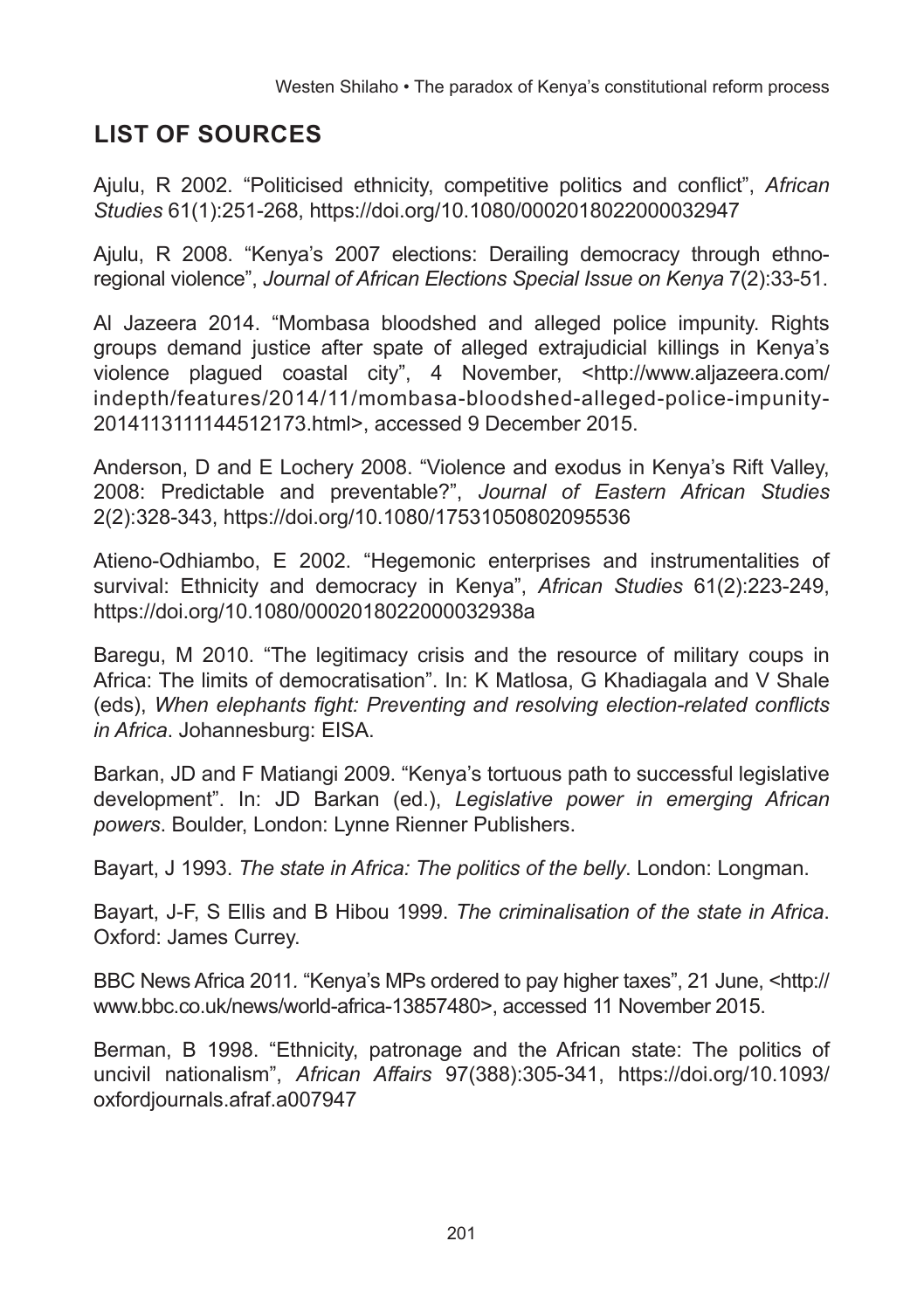Branch, D and N Cheeseman 2009. "Democratization, sequencing, and state failure in Africa: Lessons from Kenya", *African Affairs* 108(430):1-26, https://doi. org/10.1093/afraf/adn065

*Business Daily* 2014a. "UK exposes corruption ring at Kenya poll agency", 17 November, <http://www.businessdailyafrica.com/UK-court-exposes-briberyring-in-Kenya-poll-agency/-/539546/2525946/-/530fouz/-/index.htm>, accessed 2 December 2015.

*Business Daily* 2014b. "How UK sleuths unearthed Kenya 'Chicken gate' scandal", 18 November, <[http://www.businessdailyafrica.com/How-UK-sleuths](http://www.businessdailyafrica.com/How-UK-sleuths-unearthed-Kenya-scandal/-/539546/2527142/-/12a1fcrz/-/index.html)[unearthed-Kenya scandal/-/539546/2527142/-/12a1fcrz/-/index.html](http://www.businessdailyafrica.com/How-UK-sleuths-unearthed-Kenya-scandal/-/539546/2527142/-/12a1fcrz/-/index.html)>, accessed 2 December 2015.

CapitalNews 2014. "'Men in Black' disrupt ODM elections", 28 February, <[http://](http://www.capitalfm.co.ke/news/2014/02/men-in-black-disrupt-odm-elections/) [www.capitalfm.co.ke/news/2014/02/men-in-black-disrupt-odm-elections/](http://www.capitalfm.co.ke/news/2014/02/men-in-black-disrupt-odm-elections/)>, accessed 9 December 2015.

Cheeseman, N 2008. "The Kenyan elections of 2007: An introduction", *Journal of Eastern African Studies* 2(2):166-184, https://doi.org/10.1080/17531050802058286

Cheeseman, N and B Tendi 2010. "Power-sharing in comparative perspective: The dynamics of 'unity government' in Kenya and Zimbabwe", *Journal of Modern African Studies* 48(2):203-229, https://doi.org/10.1017/S0022278X10000224

*Daily Nation* 2010a. "Public walkout on TJRC meeting", 30 January, <[http://](http://www.nation.co.ke/News/-/1056/852648/-/item/1/-/6kxl9y/-/index.html) [www.nation.co.ke/News/-/1056/852648/-/item/1/-/6kxl9y/-/index.html](http://www.nation.co.ke/News/-/1056/852648/-/item/1/-/6kxl9y/-/index.html)>, accessed 4 November 2015.

*Daily Nation* 2010b. "Obama, Annan laud Kenyans over new Constitution", 6 August, [<http://www.nation.co.ke/Kenya%20Referendum/Obama,%20Annan%20](http://www.nation.co.ke/Kenya Referendum/Obama, Annan laud Kenyans over new Constitution/-/926046/971994/-/qte3tk/-/index.html) [laud%20Kenyans%20over%20new%20Constitution/-/926046/971994/-/qte3tk/-/](http://www.nation.co.ke/Kenya Referendum/Obama, Annan laud Kenyans over new Constitution/-/926046/971994/-/qte3tk/-/index.html) [index.html>](http://www.nation.co.ke/Kenya Referendum/Obama, Annan laud Kenyans over new Constitution/-/926046/971994/-/qte3tk/-/index.html), accessed 29 October 2013.

*Daily Nation* 2010c. "Truth commission fights for survival", 4 September, <[http://](http://www.nation.co.ke/News/Truth team fights for survival /-/1056/1003914/-/item/1/-/kmac47/-/index.html) [www.nation.co.ke/News/Truth%20team%20fights%20for%20survival%20/-](http://www.nation.co.ke/News/Truth team fights for survival /-/1056/1003914/-/item/1/-/kmac47/-/index.html) [/1056/1003914/-/item/1/-/kmac47/-/index.html>](http://www.nation.co.ke/News/Truth team fights for survival /-/1056/1003914/-/item/1/-/kmac47/-/index.html), accessed 30 October 2015.

*Daily Nation* 2010d. "Truth team now wants Kiplagat suspended", 30 October, <[http://www.nation.co.ke/News/Truth%20team%20now%20wants%20](http://www.nation.co.ke/News/Truth team now wants Kiplagat suspended /-/1056/1043690/-/v6i6x1z/-/index.html) [Kiplagat%20suspended%20/-/1056/1043690/-/v6i6x1z/-/index.html](http://www.nation.co.ke/News/Truth team now wants Kiplagat suspended /-/1056/1043690/-/v6i6x1z/-/index.html)>, accessed 29 October 2010.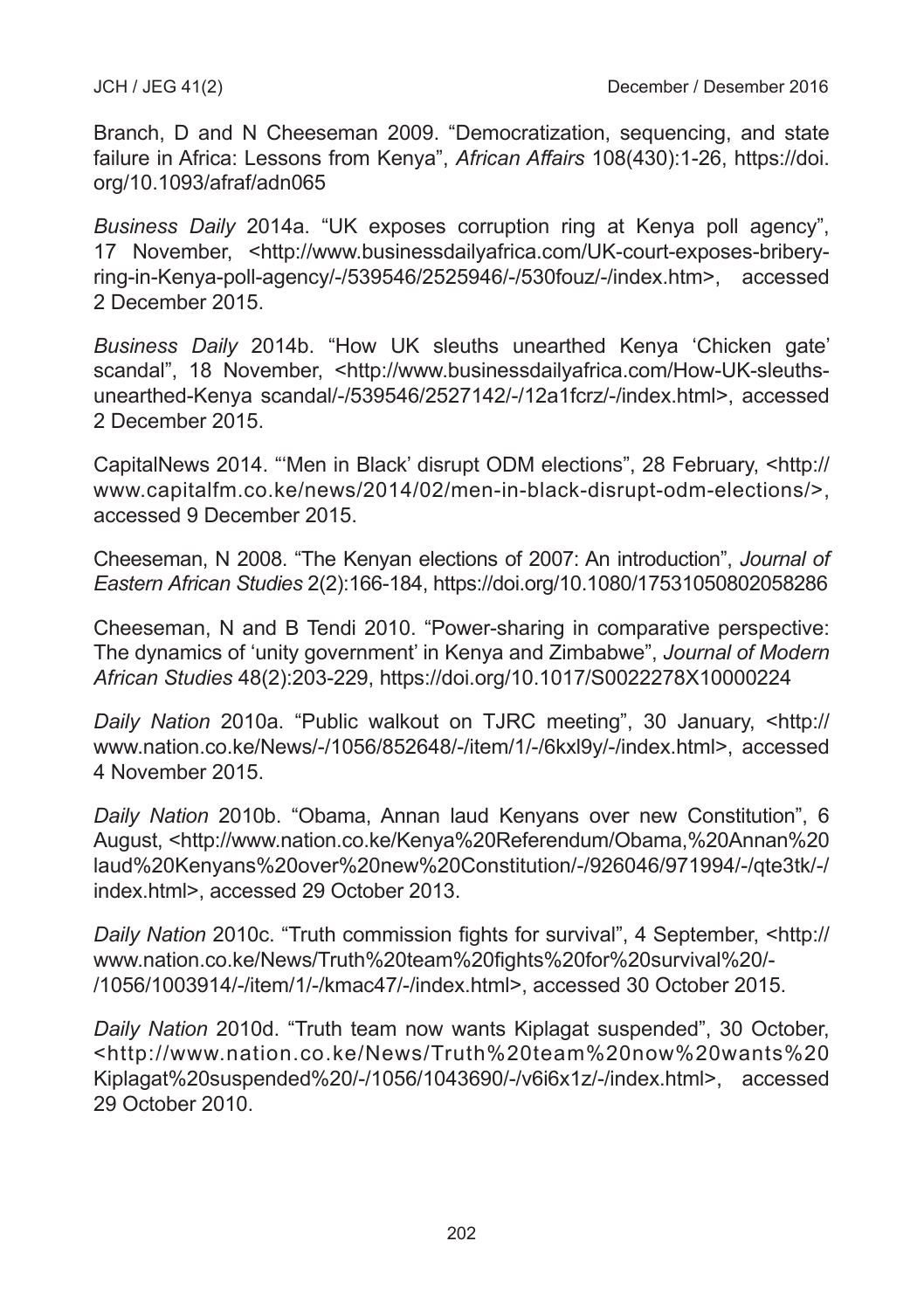*Daily Nation* 2012a. "Blunders in laws for the new Constitution", 17 February, [<http://www.nation.co.ke/News/politics/Blunders+in+laws+for+new+Constituti](http://www.nation.co.ke/News/politics/Blunders+in+laws+for+new+Constitution+/-/1064/1329108/-/item/0/-/l95tjdz/-/index.html) [on+/-/1064/1329108/-/item/0/-/l95tjdz/-/index.html](http://www.nation.co.ke/News/politics/Blunders+in+laws+for+new+Constitution+/-/1064/1329108/-/item/0/-/l95tjdz/-/index.html)>, accessed 17 November 2015.

*Daily Nation* 2012b. "Shabbir: MPs were bribed to save CBK boss"*,* 10 March, [<http://www.nation.co.ke/News/politics/Shabbir+MPs+were+bribed+to+save+CB](http://www.nation.co.ke/News/politics/Shabbir+MPs+were+bribed+to+save+CBK+boss+/-/1064/1363750/-/l715am/-/index.html) [K+boss+/-/1064/1363750/-/l715am/-/index.html](http://www.nation.co.ke/News/politics/Shabbir+MPs+were+bribed+to+save+CBK+boss+/-/1064/1363750/-/l715am/-/index.html)>, accessed 11 November 2015.

*Daily Nation* 2015. "Revealed. How ethnic groups share public jobs", 5 January, [<http://www.nation.co.ke/news/Revealed-How-ethnic-groups-share-public-jobs/-](http://www.nation.co.ke/news/Revealed-How-ethnic-groups-share-public-jobs/-/1056/2581834/-/to0s7bz/-/index.html) [/1056/2581834/-/to0s7bz/-/index.html>](http://www.nation.co.ke/news/Revealed-How-ethnic-groups-share-public-jobs/-/1056/2581834/-/to0s7bz/-/index.html), accessed 11 January 2015.

Frohnen, BP 2011. "Is constitutionalism liberal?", *Campbell Law Review* 33(3).

Ghai, Y 2008. "Devolution: Restructuring the Kenyan state", *Journal of East African Studies* 2(2):211-226, https://doi.org/10.1080/17531050802058336

Henkin, L 1998. "Elements of constitutionalism", *The Review* 60:11-22.

Human Rights Watch (HRW) 2011. "Turning pebbles': Evading accountability for post- election violence in Kenya", <[http://www.hrw.org/sites/default/files/reports/](http://www.hrw.org/sites/default/files/reports/kenya1211webwcover_0.pdf) [kenya1211webwcover\\_0.pdf](http://www.hrw.org/sites/default/files/reports/kenya1211webwcover_0.pdf)>, accessed 1 December 2015.

HRW 2013. "High stakes and the 2013 elections in Kenya", [<http://www.hrw.org/](http://www.hrw.org/sites/default/files/reports/kenya0213webwcover.pdf) [sites/default/files/reports/kenya0213webwcover.pdf](http://www.hrw.org/sites/default/files/reports/kenya0213webwcover.pdf)>, accessed 14 December 2015.

HRW 2014. "Kenya: Killings disappearances by Anti-Terror Police: Donors should suspend support for abusive units", 18 August, <[https://www.hrw.org/](https://www.hrw.org/news/2014/08/18/kenya-killings-disappearances-anti-terror-police) [news/2014/08/18/kenya-killings-disappearances-anti-terror-police](https://www.hrw.org/news/2014/08/18/kenya-killings-disappearances-anti-terror-police)>, accessed 9 December 2015.

Hyden, G 2006. *African politics in comparative perspective*. New York: Cambridge University Press.

Ihonvbere, J 2003a. "A balance sheet of Africa's transition to democratic governance". In: J Mbaku and J Ihonvbere (eds), *The transition to democratic governance in Africa: The continuing struggle*. London: Praeger Publishers.

Ihonvbere, J 2003b. "Constitutions without constitutionalism? Towards a new doctrine of democratization in Africa". In: J Mbaku and J Ihonvbere (eds), *The transition to democratic governance in Africa: The continuing struggle*. London: Praeger Publishers.

Institute for War and Peace Reporting (IWPR) 2014. "Public confidence in Kenya's judiciary plummets, recent dismissals further increase dissatisfaction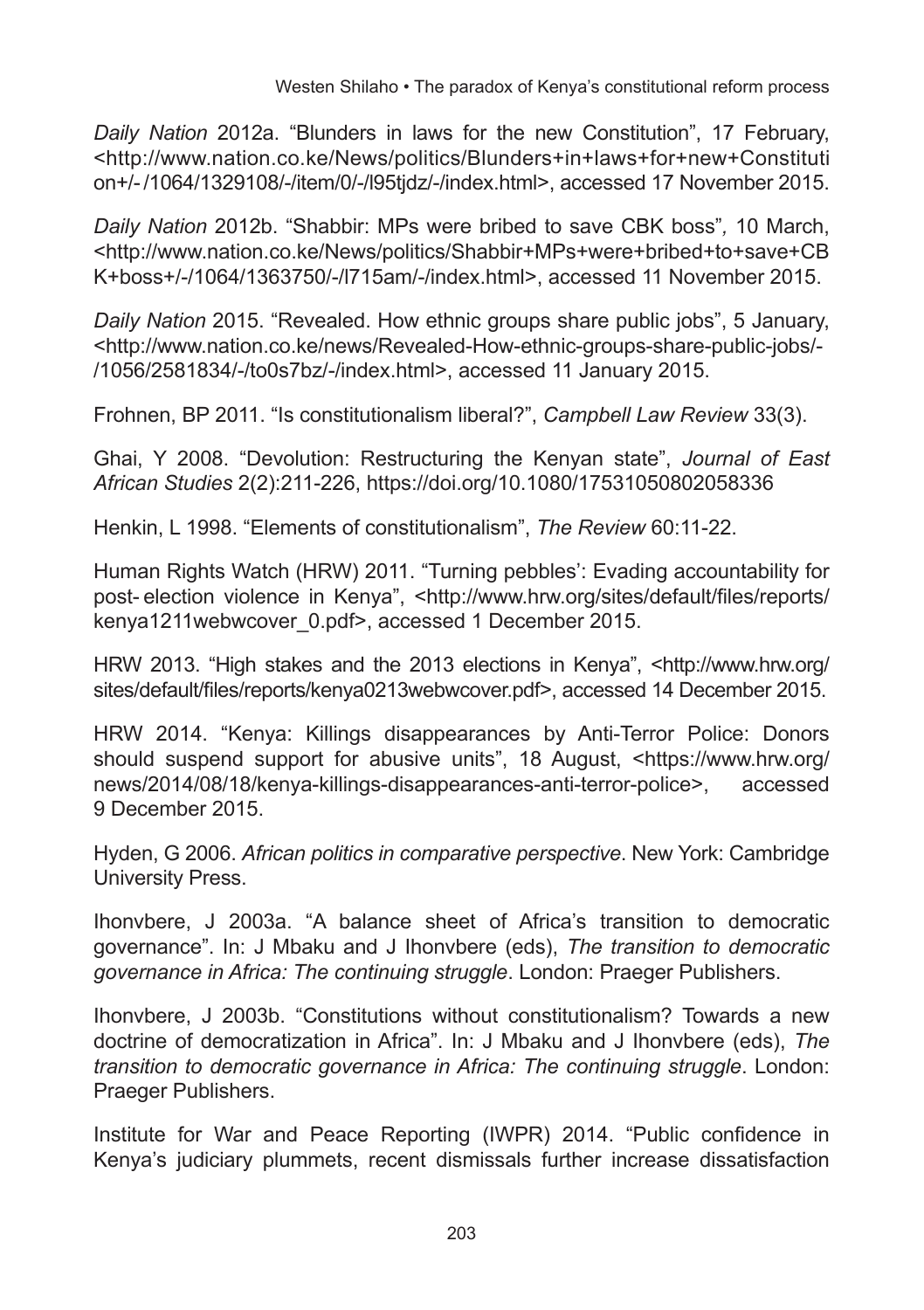with national justice system", 17 April, <[https://iwpr.net/global-voices/public](https://iwpr.net/global-voices/public-confidence-kenyas-judiciary-plummets)[confidence-kenyas-judiciary-plummets](https://iwpr.net/global-voices/public-confidence-kenyas-judiciary-plummets)>, accessed 14 December 2015.

Ipsos Synovate 2014. "KE Ipsos-PEC-Poll-Report-One-Year-into-the-Jubilee-Government- Just-What-Are-Kenyans-Realities", [<http://www.ipsos.co.ke/](http://www.ipsos.co.ke/home/index.php/downloads) [home/index.php/ downloads>](http://www.ipsos.co.ke/home/index.php/downloads), accessed 23 November 2015.

Kautz, S 1999. "Liberty, justice and the rule of law", *Yale Journal of Law and the Humanities* 11 Yale, J. L & Human:435, 440.

Kenya Human Rights Commission (KHRC) 2011. "Lest we forget: The faces of impunity in Kenya, Nairobi", [<www.khrc.or.ke>](http://www.khrc.or.ke), accessed 9 November 2015.

Kenya National Commission on Human Rights (KNCHR) 2008. "The cry of blood". Report of extra-judicial killings and disappearances", [<http://www.](http://www.marsgroupkenya.org/pdfs/2009/03/KNCHR_crimes-against-humanity-extra-judicial-killings-by-kenya-police-exposed.pdf) [marsgroupkenya.org/pdfs/2009/03/KNCHR\\_crimes-against-humanity-extra](http://www.marsgroupkenya.org/pdfs/2009/03/KNCHR_crimes-against-humanity-extra-judicial-killings-by-kenya-police-exposed.pdf)[judicial-killings-by-kenya-police-](http://www.marsgroupkenya.org/pdfs/2009/03/KNCHR_crimes-against-humanity-extra-judicial-killings-by-kenya-police-exposed.pdf) exposed.pdf>, accessed 9 November 2015.

Khadiagala, G 2008. "Forty days and nights of peacemaking in Kenya", *Journal of African Elections Special Issue: Kenya* 7(2):4-32.

Khadiagala, G 2010. "Political movements and coalition politics in Kenya: Entrenching ethnicity", *South African Journal of International Affairs* 17(1):65-84, https://doi.org/10.1080/10220461003763858

Leys, C 1975. *Underdevelopment in Kenya: The political economy of colonialism*. London: Heinemann.

Lumumba, P 2008. *Kenya's quest for a Constitution: The postponed promise*. Nairobi: The Jomo Kenyatta Foundation.

Mafeje, A 1971. "The ideology of tribalism", *The Journal of Modern African Studies* 9(2):253-261, https://doi.org/10.1017/S0022278X00024927

Mazrui, A 2001. "Constitutional change and cultural engineering: Africa's search for new directions". In: J Oloka-Onyango (ed.), *Constitutionalism in Africa: Creating opportunities, facing challenges*. Kampala: Fountain Publishers.

Mbaku, J 2003. "Constitutionalism and transition to democratic governance in Africa". In: J Mbaku and J Ihonvbere (eds) *The transition to democratic governance in Africa: The continuing struggle*. London: Praeger Publishers.

Mueller, S 2008. "The political economy of Kenya's crisis", *Journal of Eastern African Studies* 2(2):185-210, https://doi.org/10.1080/17531050802058302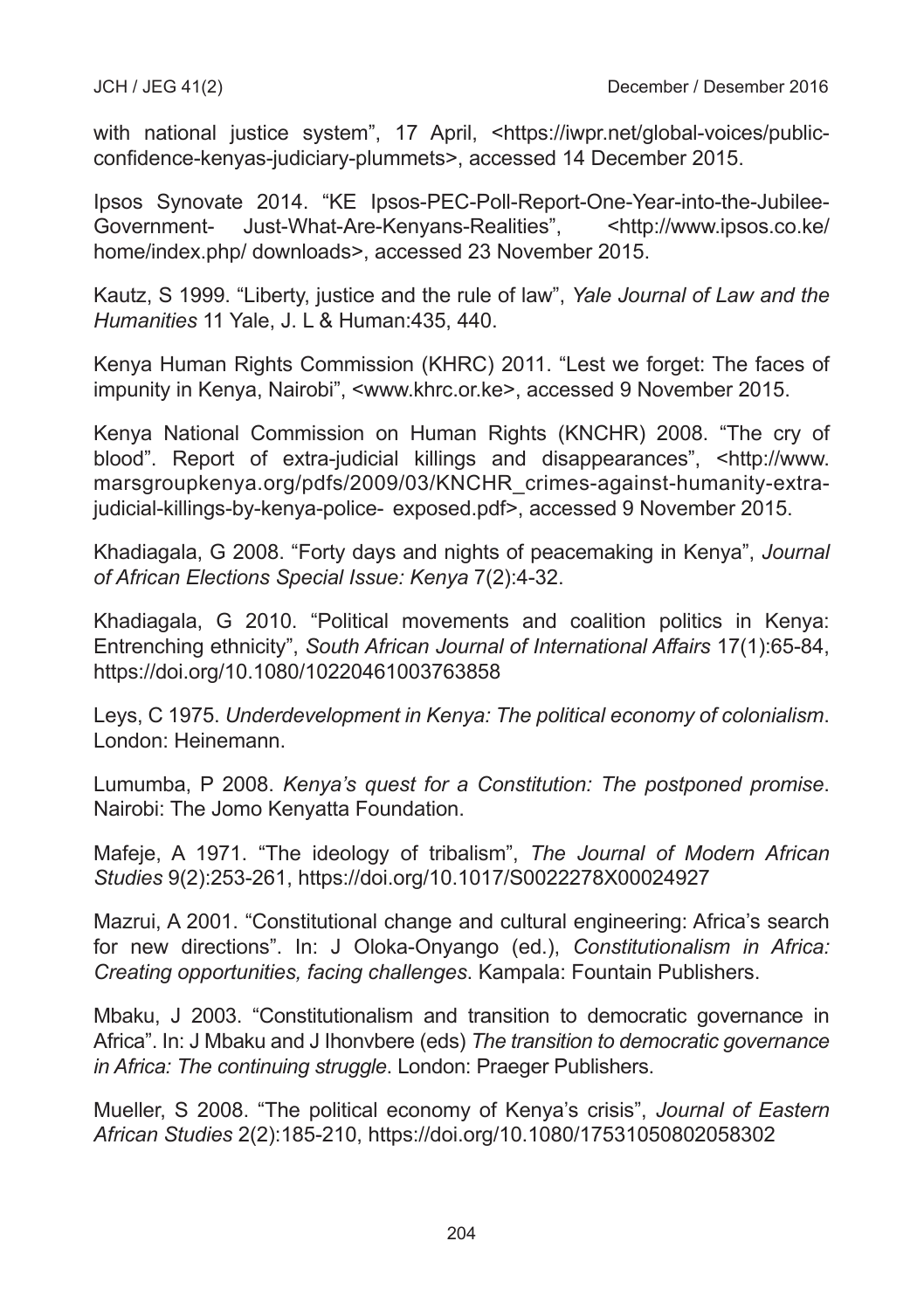Muigai, G 1996. "Legal constitutional reforms to facilitate multi-party democracy: The case of Kenya". In: J Oloka-Onyango, K Kibwana, and CM Peter (eds), *Law and the struggle for democracy in East Africa*. Nairobi: Claripress.

Murungi, K 2000. *In the mud of politics*. Nairobi: Acacia Stantex Publishers.

Mutua, M 2009. *Kenya's quest for democracy: Taming the Leviathan*. London: Lynne Rienner Publishing.

Mutunga, W 1996. "Building popular democracy in Africa: Lessons from Kenya". In: J Oloka-Onyango, K Kibwana and CM Peter (eds), *Law and the struggle for democracy in East Africa*. Nairobi, Claripress.

Nyinguro, P and E Otenyo E 2007. "Social movements and democratic transitions in Kenya", *Journal of Asian and African Studies* 42(1):5-24, [<http://jas.sagepub.](http://jas.sagepub.com/content/42/1/5) [com/content/42/1/5>](http://jas.sagepub.com/content/42/1/5), accessed 22 October 2015.

Ochieng', W 1995. "Structural and political changes". In: BA Ogot and WR Ochieng' (eds), *Decolonization and independence in Kenya*. London: James Currey.

Oloka-Onyango, J 2001. "Introduction constitutionalism in Africa: Yesterday, today and tomorrow". In: J Oloka-Onyango (ed.), *Constitutionalism in Africa: Creating opportunities, facing challenges*. Kampala: Fountain Publishers.

Organisation Mondiale Contre la Torture (OMCT, World Organisation Against Torture) 2008. "The lie of the land addressing the economic social and cultural root causes of torture and other forms of violence in Kenya", <[www.omct.org>](http://www.omct.org), accessed 5 October 2015.

Republic of Kenya 1992. Report of Parliamentary Select Committee to investigate ethnic clashes in Western and other parts of Kenya: "Kiliku Commission". Nairobi: Government Printer.

Republic of Kenya 1999. Report of the Judicial Commission appointed to inquire into tribal clashes in Kenya: "Akiwumi Commission". Nairobi: Government Printer.

Republic of Kenya 2004. Report of the Commission of Inquiry into the illegal/ irregular allocation of land. Nairobi: Government Printer.

Republic of Kenya 2008a. Report of the Independent Review Commission on the general elections held on 27th December or "the Kriegler Commission". Nairobi: Government Printer.

Republic of Kenya 2008b. Commission of Inquiry into Post-Election Violence (CIPEV) or "the Waki Commission". Nairobi: Government Printer, [<http://www.](http://www.dialoguekenya.org/docs/PEV Report.pdf) [dialoguekenya. org/docs/PEV%20Report.pdf>](http://www.dialoguekenya.org/docs/PEV Report.pdf), accessed 10 November 2015.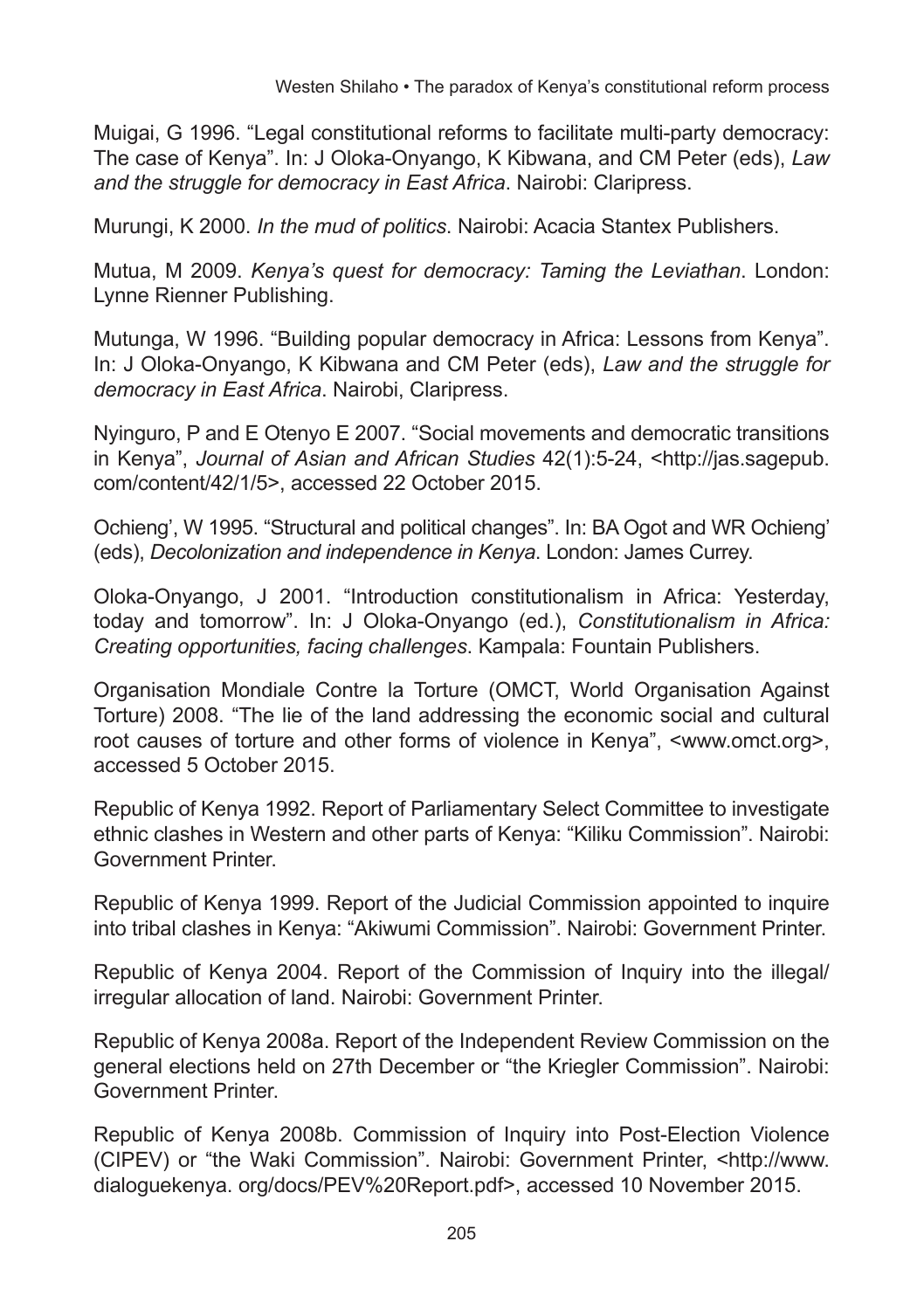Republic of Kenya 2010. The Proposed Constitution of Kenya. The Final Report of the TJRC of Kenya, 2013. Nairobi: Government Printer, <http://digitalcommons. law. seattleu.edu/tjrc/>, accessed 11 December 2015.

Republic of Kenya 2014. Security Laws (Amendment) Bill, 2014, <[http://](http://www.hapakenya.com/wp-content/uploads/2014/12/THE-SECURITY-LAWS-AMENDMENT-BILL-2014.pdf) [www.hapakenya.com/wp-content/uploads/2014/12/THE-SECURITY-LAWS-](http://www.hapakenya.com/wp-content/uploads/2014/12/THE-SECURITY-LAWS-AMENDMENT-BILL-2014.pdf)[AMENDMENT-BILL-2014.pdf>](http://www.hapakenya.com/wp-content/uploads/2014/12/THE-SECURITY-LAWS-AMENDMENT-BILL-2014.pdf), accessed 30 December 2015.

Shilaho, W 2012. The role of ethnicity in Kenya's transition from single party to political pluralism (1992-2007). PhD, University of the Witwatersrand, Johannesburg.

Shilaho, W 2013. "Old wine in new skins: 2013 elections and the triumph of the Ancien Regime", *Journal of African Elections Special Edition* (The evolving role of elections in Africa) 12(3):77-112.

Shilaho, W 2014*.* '"I do not know who won the elections': How not to conduct elections and Kenya's democratic reversals", *Politeia* 33(3):44-67.

Shilaho, W 2015. "Third time lucky? Devolution and state restructure under Kenya's 2010 Constitutional dispensation". In: LA Carl, JO Fashagba and ER McMahon (eds), *Africa state governance subnational politics and national power*. New York: Palgrave Macmillan, pp. 147-177, https://doi.org/10.1057/9781137523341\_6

*Standard Digital* 2014a. "Uhuru Kenyatta, William Ruto strongholds hog half of public jobs", 18 January, [<http://www.standardmedia.co.ke/?articleID=200](http://www.standardmedia.co.ke/?articleID=2000102571&story_title=Kenya-uhuru-ruto-strongholds-hog-half-of-public-jobs) [0102571&story\\_title=Kenya-uhuru-ruto-strongholds-hog-half-of-public-jobs>](http://www.standardmedia.co.ke/?articleID=2000102571&story_title=Kenya-uhuru-ruto-strongholds-hog-half-of-public-jobs), accesssed 11 December 2015.

*Standard Digital* 2014b. "Report lists counties with highest poverty", 30 April, [<http://](http://www.standardmedia.co.ke/?articleID=2000110595) [www.standardmedia.co.ke/?articleID=2000110595](http://www.standardmedia.co.ke/?articleID=2000110595)>, accessed 2 December 2015.

*Standard Digital* 2014c. "Independent Electoral and Boundaries Commission 'knew' voters register was faulty ahead of last elections", 21 September, <[http://](http://www.standardmedia.co.ke/?articleID=2000135633&story_title=iebc-knew-voters-register-was-faulty-ahead-of-last-elections) [www.standardmedia. co.ke/?articleID=2000135633&story\\_title=iebc-knew](http://www.standardmedia.co.ke/?articleID=2000135633&story_title=iebc-knew-voters-register-was-faulty-ahead-of-last-elections)[voters-register-was-faulty-ahead-of-last-elections](http://www.standardmedia.co.ke/?articleID=2000135633&story_title=iebc-knew-voters-register-was-faulty-ahead-of-last-elections)>, accessed 2 December 2015.

*Standard Digital* 2015. "Prosecute rogue MPs after shock theft of money in parliament", 7 December, [<http://www.standardmedia.co.ke/article/2000184616/](http://www.standardmedia.co.ke/article/2000184616/prosecute-rogue-mps-after-shock-theft-of-money-in-parliament/) [prosecute-rogue-mps-after-shock-theft-of-money-in-parliament/](http://www.standardmedia.co.ke/article/2000184616/prosecute-rogue-mps-after-shock-theft-of-money-in-parliament/)>, accessed 7 December 2015.

*The Guardian* 2013. "Kenyan court clears way for Uhuru Kenyatta to run in election", 15 February, [<http://www.guardian.co.uk/world/2013/feb/15/kenyan](http://www.guardian.co.uk/world/2013/feb/15/kenyan-court-clears-uhuru-kenyatta-election)[court-clears-uhuru-kenyatta-election>](http://www.guardian.co.uk/world/2013/feb/15/kenyan-court-clears-uhuru-kenyatta-election), accessed 21 November 2015.